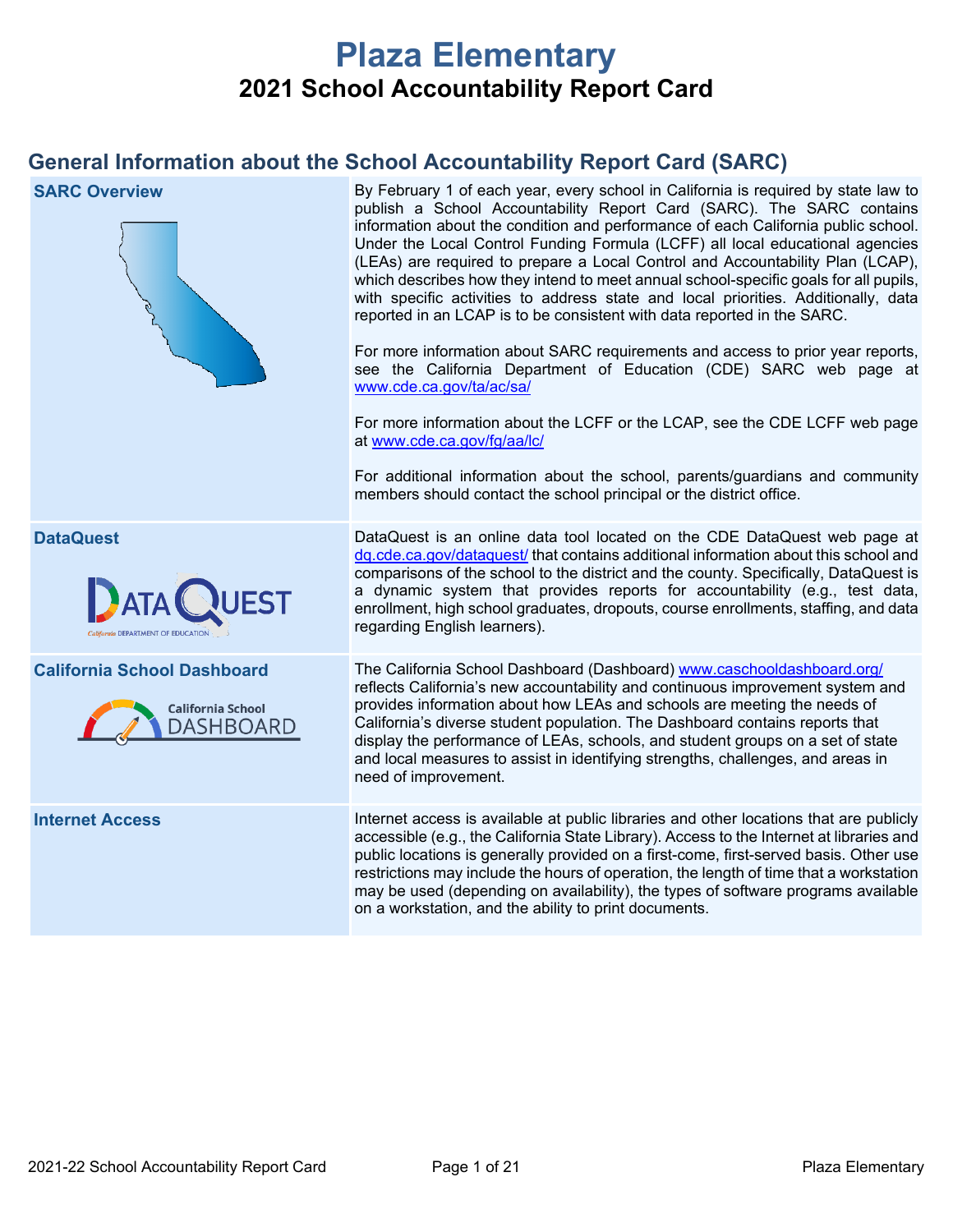# **2021-22 School Contact Information School Name** Plaza Elementary **Street** 7322 County Road 24 **City, State, Zip City, State, Zip City, State, Zip Orland**, CA 95963 **Phone Number** (530) 865-1250 **Principal** Patrick Conklin **Email Address** pconklin@glenncoe.org **School Website County-District-School (CDS) Code** 116263860000000

| 2021-22 District Contact Information |                              |  |  |  |
|--------------------------------------|------------------------------|--|--|--|
| <b>District Name</b>                 | <b>Plaza School District</b> |  |  |  |
| <b>Phone Number</b>                  | $(530)$ 865-1250             |  |  |  |
| Superintendent                       | <b>Patrick Conklin</b>       |  |  |  |
| <b>Email Address</b>                 | pconklin@glenncoe.org        |  |  |  |
| <b>District Website Address</b>      | www.plazaschool.org          |  |  |  |

#### **2021-22 School Overview**

Plaza Elementary is a small rural K-8 school in Glenn County near the city of Orland. It is a single school district with 191 students in grades K through eighth grade, all of which are single grade classes. Plaza is usually staffed by nine credentialed teachers and a full time superintendent/principal. Due to COVID-19 learning loss, Plaza hired a .8 FTE certificated teacher to provide intervention services to students in our Learning Center, as well as a part time classroom aide to help support classroom teachers. In addition to the credentialed staff there are four full time paraprofessionals who also serve as after school activity assistants, two office clerks, one cafeteria manager, cafeteria aide, two bus driver/custodians, and one part time after school activity assistant. Glenn County Office of Education (GCOE) provides direct support to the district in special education, speech, psychologist and health services. GCOE also maintains a severe services program in a separate facility on campus.

Mission Statement- To provide a lifelong love of learning through a positive and supportive school climate that provides the opportunity for all students to achieve their full educational and social potential. School staff, parents, and community members provide support that encourages high expectations of all students.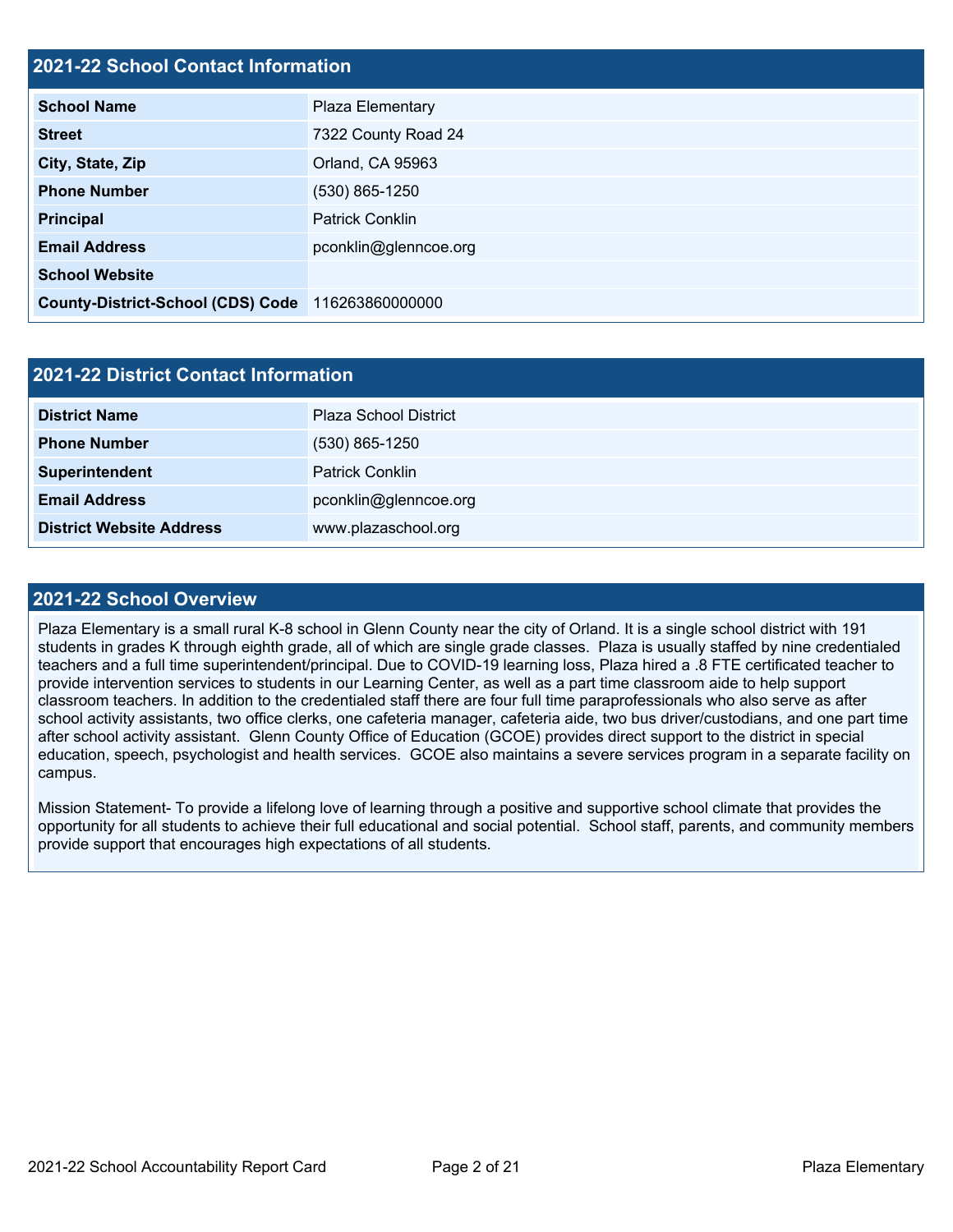### **About this School**

| 2020-21 Student Enrollment by Grade Level |                           |  |  |  |  |
|-------------------------------------------|---------------------------|--|--|--|--|
| <b>Grade Level</b>                        | <b>Number of Students</b> |  |  |  |  |
| Kindergarten                              | 16                        |  |  |  |  |
| Grade 1                                   | 21                        |  |  |  |  |
| <b>Grade 2</b>                            | 21                        |  |  |  |  |
| Grade 3                                   | 19                        |  |  |  |  |
| Grade 4                                   | 22                        |  |  |  |  |
| Grade 5                                   | 20                        |  |  |  |  |
| Grade 6                                   | 24                        |  |  |  |  |
| Grade 7                                   | 20                        |  |  |  |  |
| Grade 8                                   | 19                        |  |  |  |  |
| <b>Total Enrollment</b>                   | 182                       |  |  |  |  |

#### **2020-21 Student Enrollment by Student Group**

| <b>Student Group</b>                   | <b>Percent of Total Enrollment</b> |
|----------------------------------------|------------------------------------|
| American Indian or Alaska Native       | 1.1                                |
| Asian                                  | 0.5                                |
| <b>Hispanic or Latino</b>              | 39                                 |
| <b>Two or More Races</b>               | 4.4                                |
| White                                  | 53.8                               |
| <b>English Learners</b>                | 9.9                                |
| <b>Socioeconomically Disadvantaged</b> | 52.2                               |
| <b>Students with Disabilities</b>      | 4.9                                |

# **A. Conditions of Learning State Priority: Basic**

The SARC provides the following information relevant to the State priority: Basic (Priority 1):

- Degree to which teachers are appropriately assigned and fully credentialed in the subject area and for the pupils they are teaching;
- Pupils have access to standards-aligned instructional materials; and
- School facilities are maintained in good repair

Note: For more information refer to the Updated Teacher Equity Definitions web page at<https://www.cde.ca.gov/pd/ee/teacherequitydefinitions.asp>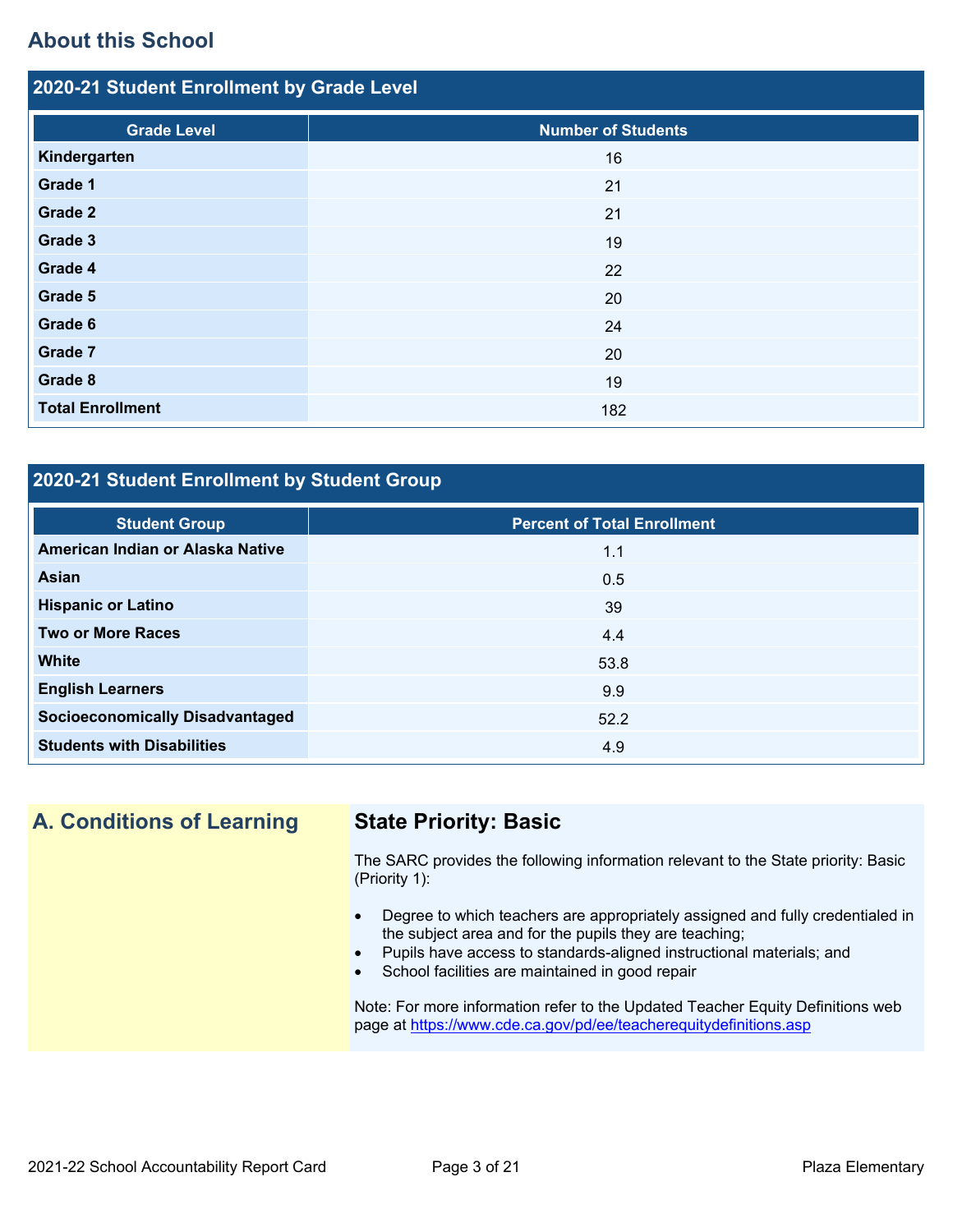| 2019-20 Teacher Preparation and Placement                                                       |         |  |  |  |
|-------------------------------------------------------------------------------------------------|---------|--|--|--|
| <b>Authorization/Assignment</b>                                                                 | 2019-20 |  |  |  |
| Fully (Preliminary or Clear) Credentialed for Subject and Student Placement (properly assigned) |         |  |  |  |
| <b>Intern Credential Holders Properly Assigned</b>                                              |         |  |  |  |
| Teachers Without Credentials and Misassignments ("ineffective" under ESSA)                      |         |  |  |  |
| Credentialed Teachers Assigned Out-of-Field ("out-of-field" under ESSA)                         |         |  |  |  |
| Unknown                                                                                         |         |  |  |  |
| <b>Total Teaching Positions</b>                                                                 |         |  |  |  |

Note: The data in this table is based on Full Time Equivalent (FTE) status. One FTE equals one staff member working full time; one FTE could also represent two staff members who each work 50 percent of full time. Additionally, an assignment is defined as a position that an educator is assigned to based on setting, subject, and grade level. An authorization is defined as the services that an educator is authorized to provide to students.

# **2019-20 Teachers Without Credentials and Misassignments (considered "ineffective" under ESSA) Authorization/Assignment 2019-20 Permits and Waivers Misassignments Vacant Positions Total Teachers Without Credentials and Misassignments**

| 2019-20 Credentialed Teachers Assigned Out-of-Field (considered "out-of-field" under ESSA) |         |  |  |  |  |
|--------------------------------------------------------------------------------------------|---------|--|--|--|--|
| <b>Indicator</b>                                                                           | 2019-20 |  |  |  |  |
| <b>Credentialed Teachers Authorized on a Permit or Waiver</b>                              |         |  |  |  |  |
| <b>Local Assignment Options</b>                                                            |         |  |  |  |  |
| <b>Total Out-of-Field Teachers</b>                                                         |         |  |  |  |  |

### **2019-20 Class Assignments**

| <b>Indicator</b>                                                                                                                                    | 2019-20 |
|-----------------------------------------------------------------------------------------------------------------------------------------------------|---------|
| <b>Misassignments for English Learners</b><br>(a percentage of all the classes with English learners taught by teachers that are misassigned)       |         |
| No credential, permit or authorization to teach<br>(a percentage of all the classes taught by teachers with no record of an authorization to teach) |         |

| 2021-22 Quality, Currency, Availability of Textbooks and Other Instructional Materials |  |  |  |  |  |  |  |
|----------------------------------------------------------------------------------------|--|--|--|--|--|--|--|
| Year and month in which the data were collected<br>January 2022                        |  |  |  |  |  |  |  |
|                                                                                        |  |  |  |  |  |  |  |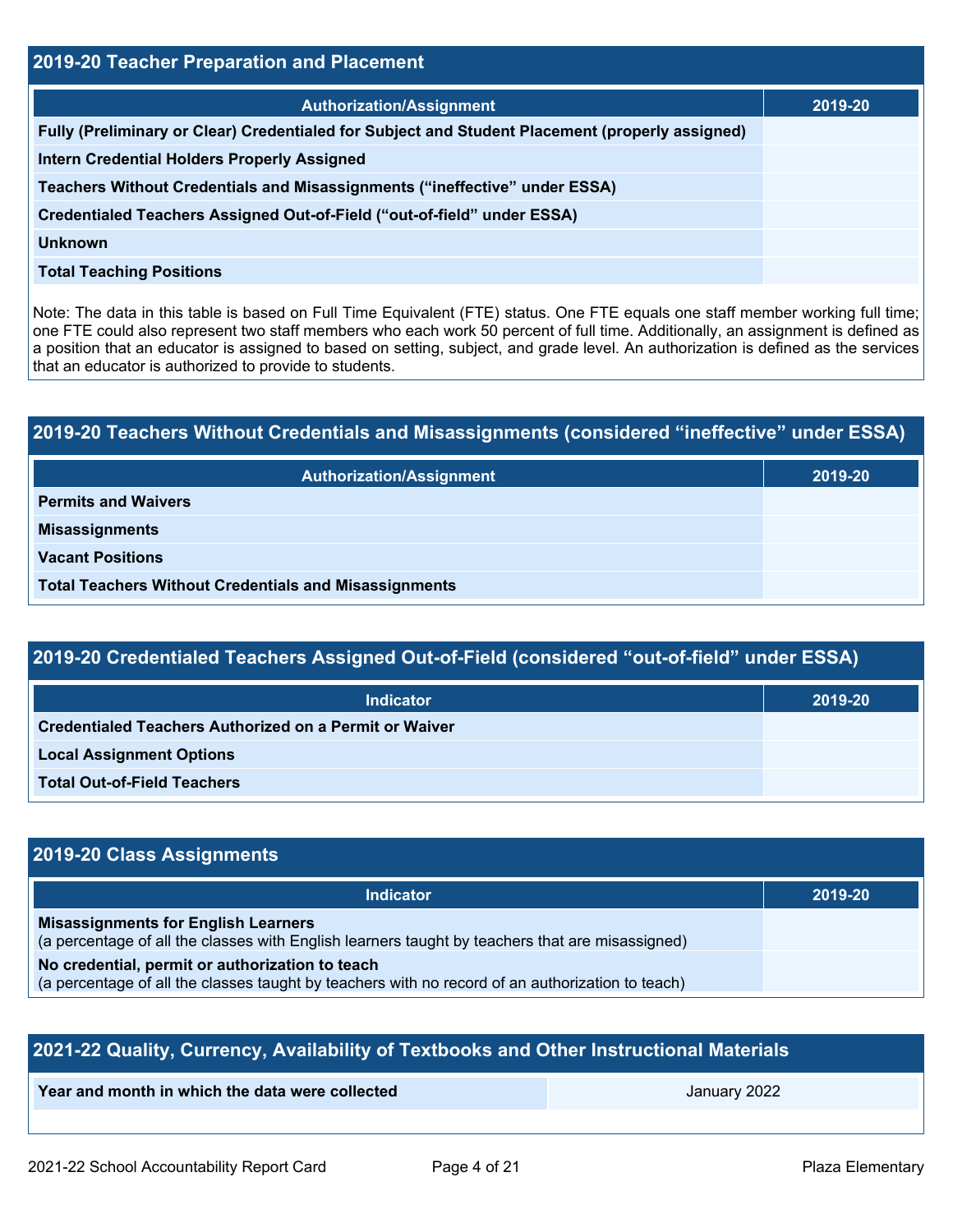| <b>Subject</b>                | Textbooks and Other Instructional Materials/year of<br><b>Adoption</b><br><b>Adoption</b>                                                                                      |            | <b>Percent</b><br><b>Students</b><br><b>Lacking Own</b><br><b>Assigned</b><br>Copy |
|-------------------------------|--------------------------------------------------------------------------------------------------------------------------------------------------------------------------------|------------|------------------------------------------------------------------------------------|
| <b>Reading/Language Arts</b>  | K-6 Benchmark Advanced 2019<br>7-8 Engage NY ELA 2019                                                                                                                          | <b>Yes</b> | 0                                                                                  |
| <b>Mathematics</b>            | K-5 Houghton Mifflin Harcourt GoMath 2015<br>6-8 CPM College Preparatory Math 2015                                                                                             | Yes        | $\Omega$                                                                           |
| <b>Science</b>                | K-4 Harcourt California Science<br>5-6 MacMillan McGraw Hill California Science<br>7-8 Holt/Rinehart and Wilson Califonria Science 2006<br><b>Supplemental Mystery Science</b> | Yes        | $\Omega$                                                                           |
| <b>History-Social Science</b> | K-8 Studies Weekly 2018                                                                                                                                                        | Yes        | $\Omega$                                                                           |

#### **School Facility Conditions and Planned Improvements**

The inspection was completed using the OPSC facilities evaluation tool. This report shows the school received an overall rating of 100%, which means all areas are in good repair with no significant discrepancies noted. The overall school rating was exemplary. The campus is clean and well maintained. Over the last five years, Plaza has painted all buildings on campus, reroofed two modular buildings, upgraded the septic system, replaced 10 HVAC units, and installed solar panels that have generated more energy than used.

Plans have been designed to build a gymnasium on campus and install three new portable classrooms. Furthermore, plans to modernize existing buildings include replacing the roof on the main building, upgrading bathrooms for staff and students, and installing a fire suppression system. All plans have been approved by California Department of State Architects, California Department of Education, and California Department of General Services, and are awaiting funding from a grant through California Office of Public School Construction. We anticipate new construction to begin in 2023.

#### **Year and month of the most recent FIT report** 5/20/2021

| <b>System Inspected</b>                                                | Rate<br>Good <sub>1</sub> | <b>Rate</b><br>Fair | Rate<br>Poor | <b>Repair Needed and Action Taken or Planned</b> |
|------------------------------------------------------------------------|---------------------------|---------------------|--------------|--------------------------------------------------|
| <b>Systems:</b><br>Gas Leaks, Mechanical/HVAC, Sewer                   | X                         |                     |              |                                                  |
| Interior:<br><b>Interior Surfaces</b>                                  | $\times$                  |                     |              |                                                  |
| <b>Cleanliness:</b><br>Overall Cleanliness, Pest/Vermin Infestation    | $\times$                  |                     |              |                                                  |
| <b>Electrical</b>                                                      | $\times$                  |                     |              |                                                  |
| <b>Restrooms/Fountains:</b><br>Restrooms, Sinks/ Fountains             | X                         |                     |              |                                                  |
| Safety:<br>Fire Safety, Hazardous Materials                            | $\times$                  |                     |              |                                                  |
| Structural:<br>Structural Damage, Roofs                                | $\times$                  |                     |              |                                                  |
| External:<br>Playground/School Grounds, Windows/<br>Doors/Gates/Fences | X                         |                     |              |                                                  |

| <b>Overall Facility Rate</b> |      |      |      |
|------------------------------|------|------|------|
| <b>Exemplary</b>             | Good | Fair | Poor |
| ∧                            |      |      |      |
|                              |      |      |      |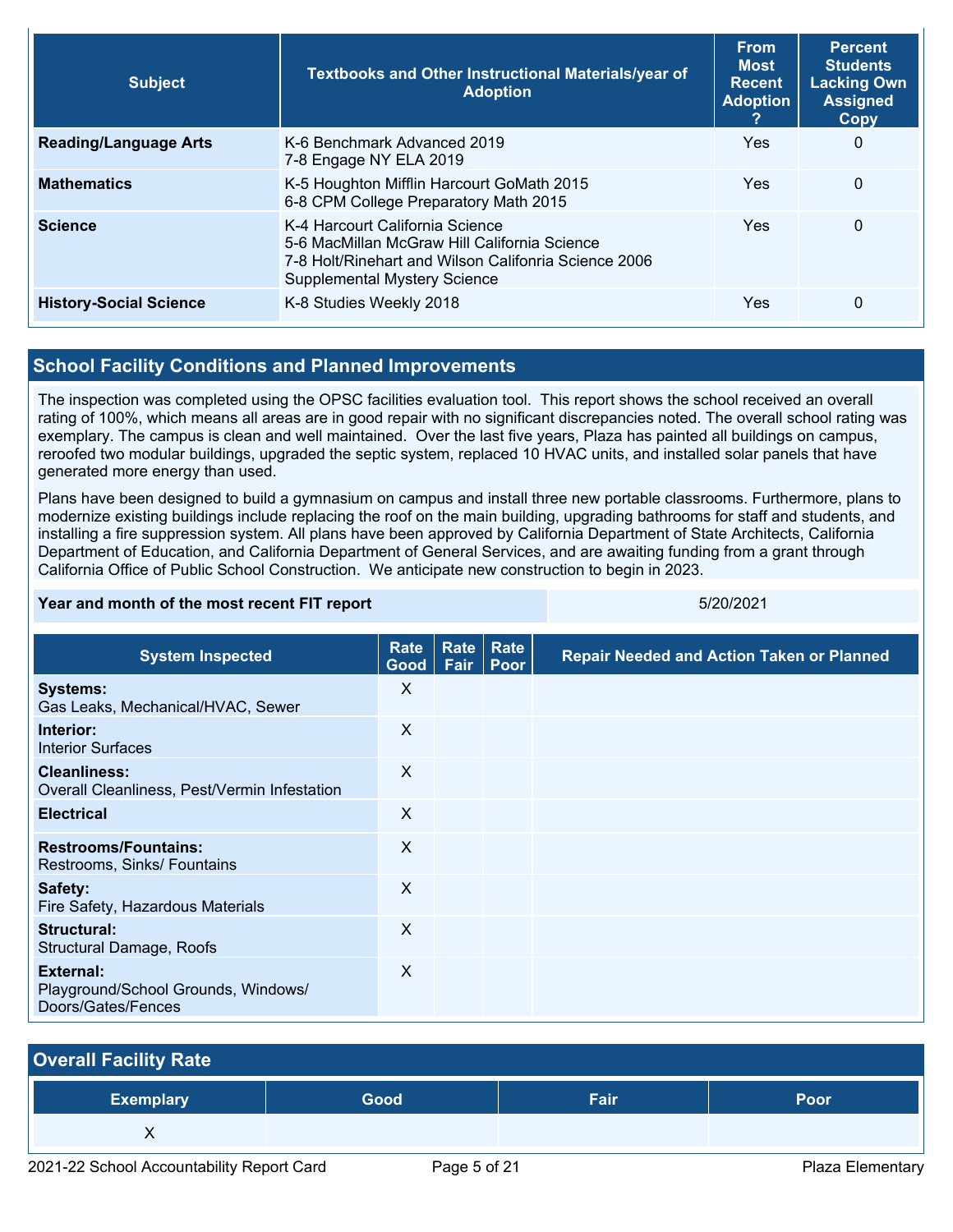### **B. Pupil Outcomes State Priority: Pupil Achievement**

The SARC provides the following information relevant to the State priority: Pupil Achievement (Priority 4):

#### **Statewide Assessments**

(i.e., California Assessment of Student Performance and Progress [CAASPP] System includes the Smarter Balanced Summative Assessments for students in the general education population and the California Alternate Assessments [CAAs] for English language arts/literacy [ELA] and mathematics given in grades three through eight and grade eleven. Only eligible students may participate in the administration of the CAAs. CAAs items are aligned with alternate achievement standards, which are linked with the Common Core State Standards [CCSS] for students with the most significant cognitive disabilities).

The CAASPP System encompasses the following assessments and student participation requirements:

- 1. **Smarter Balanced Summative Assessments and CAAs for ELA** in grades three through eight and grade eleven.
- 2. **Smarter Balanced Summative Assessments and CAAs for mathematics** in grades three through eight and grade eleven.
- 3. **California Science Test (CAST) and CAAs for Science** in grades five, eight, and once in high school (i.e., grade ten, eleven, or twelve).

#### **SARC Reporting in the 2020-2021 School Year Only**

Where the most viable option, LEAs were required to administer the statewide summative assessment in ELA and mathematics. Where a statewide summative assessment was not the most viable option for the LEA (or for one or more gradelevel[s] within the LEA) due to the pandemic, LEAs were allowed to report results from a different assessment that met the criteria established by the State Board of Education (SBE) on March 16, 2021. The assessments were required to be:

- Aligned with CA CCSS for ELA and mathematics;
- Available to students in grades 3 through 8, and grade 11; and
- Uniformly administered across a grade, grade span, school, or district to all eligible students.

#### **Options**

Note that the CAAs could only be administered in-person following health and safety requirements. If it was not viable for the LEA to administer the CAAs in person with health and safety guidelines in place, the LEA was directed to not administer the tests. There were no other assessment options available for the CAAs. Schools administered the Smarter Balanced Summative Assessments for ELA and mathematics, other assessments that meet the SBE criteria, or a combination of both, and they could only choose one of the following:

- Smarter Balanced ELA and mathematics summative assessments;
- Other assessments meeting the SBE criteria; or
- Combination of Smarter Balanced ELA and mathematics summative assessments and other assessments.

The percentage of students who have successfully completed courses that satisfy the requirements for entrance to the University of California and the California State University, or career technical education sequences or programs of study.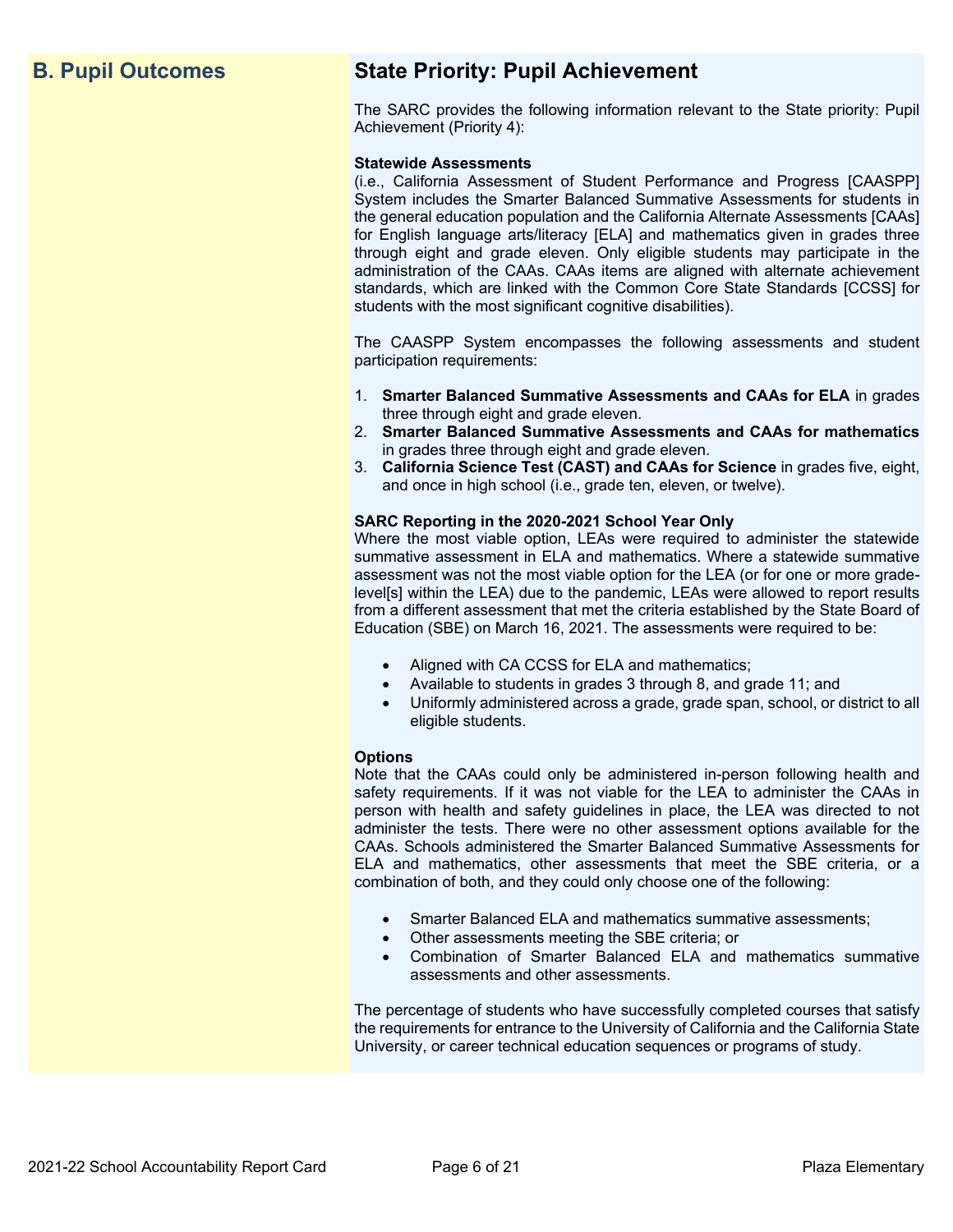#### **Percentage of Students Meeting or Exceeding the State Standard on CAASPP**

This table displays CAASPP test results in ELA and mathematics for all students grades three through eight and grade eleven taking and completing a state-administered assessment.

The 2019-2020 data cells with N/A values indicate that the 2019-2020 data are not available due to the COVID-19 pandemic and resulting summative test suspension. The Executive Order N-30-20 was issued which waived the assessment, accountability, and reporting requirements for the 2019-2020 school year.

The 2020-2021 data cells have N/A values because these data are not comparable to other year data due to the COVID-19 pandemic during the 2020-2021 school year. Where the CAASPP assessments in ELA and/or mathematics is not the most viable option, the LEAs were allowed to administer local assessments. Therefore, the 2020-2021 data between school years for the school, district, state are not an accurate comparison. As such, it is inappropriate to compare results of the 2020-2021 school year to other school years.

| Subject                                                        | <b>School</b><br>2019-20 | <b>School</b><br>2020-21 | <b>District</b><br>2019-20 | <b>District</b><br>2020-21 | <b>State</b><br>2019-20 | <b>State</b><br>2020-21 |
|----------------------------------------------------------------|--------------------------|--------------------------|----------------------------|----------------------------|-------------------------|-------------------------|
| <b>English Language Arts/Literacy</b><br>$(grades 3-8 and 11)$ | N/A                      | N/A                      | N/A                        | N/A                        | N/A                     | N/A                     |
| <b>Mathematics</b><br>$($ grades 3-8 and 11 $)$                | N/A                      | N/A                      | N/A                        | N/A                        | N/A                     | N/A                     |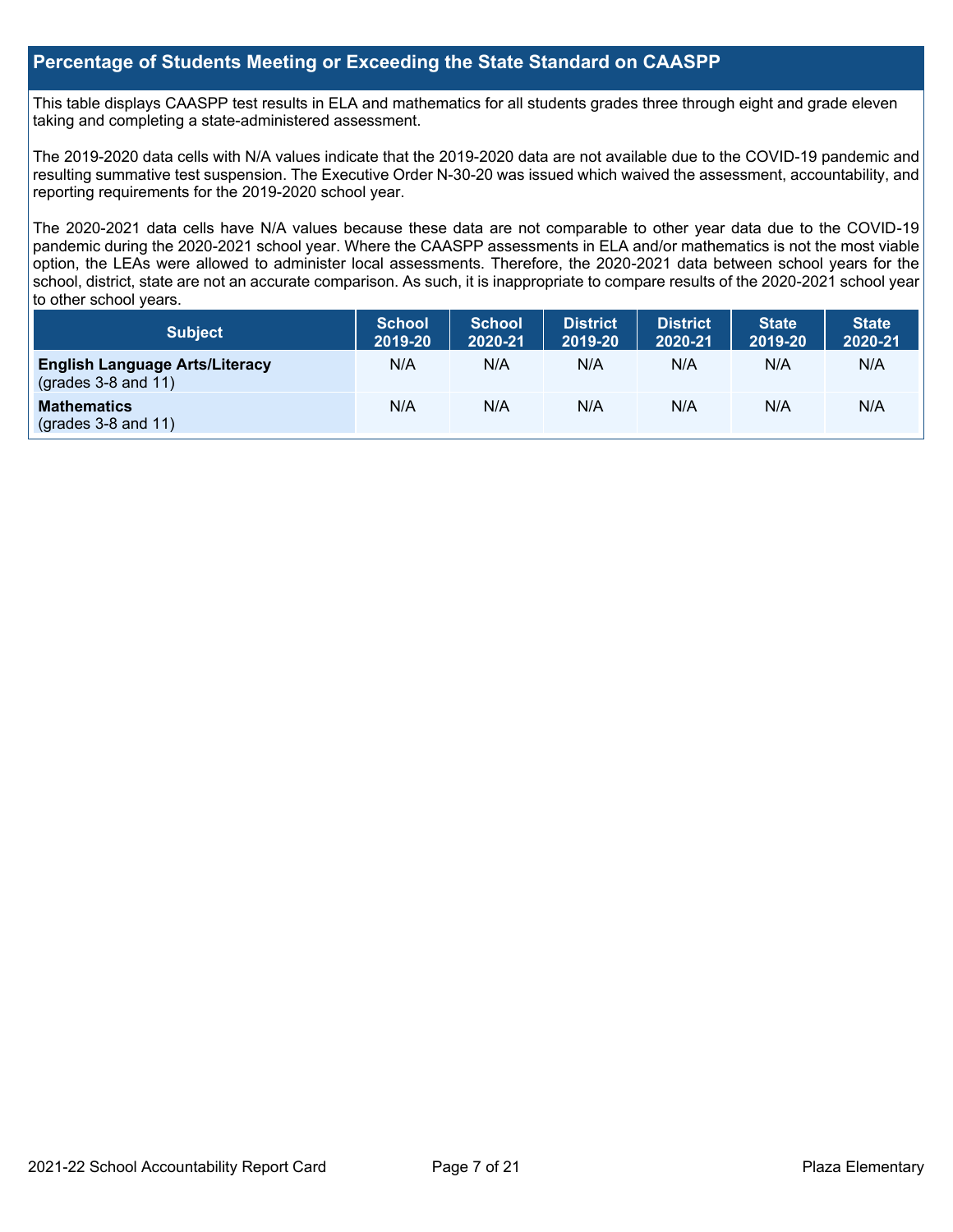#### **2020-21 CAASPP Test Results in ELA by Student Group**

This table displays CAASPP test results in ELA by student group for students grades three through eight and grade eleven taking and completing a state-administered assessment. The CDE will populate this table for schools in cases where the school administered the CAASPP assessment. In cases where the school administered a local assessment instead of CAASPP, the CDE will populate this table with "NT" values, meaning this school did not test students using the CAASPP. See the local assessment(s) table for more information.

| <b>CAASPP</b><br><b>Student Groups</b>               | <b>CAASPP</b><br><b>Total</b><br><b>Enrollment</b> | <b>CAASPP</b><br><b>Number</b><br><b>Tested</b> | <b>CAASPP</b><br><b>Percent</b><br><b>Tested</b> | <b>CAASPP</b><br><b>Percent</b><br><b>Not Tested</b> | <b>CAASPP</b><br><b>Percent</b><br><b>Met or</b><br><b>Exceeded</b> |
|------------------------------------------------------|----------------------------------------------------|-------------------------------------------------|--------------------------------------------------|------------------------------------------------------|---------------------------------------------------------------------|
| <b>All Students</b>                                  | 123                                                | 62                                              | 50.41                                            | 49.59                                                | 59.02                                                               |
| <b>Female</b>                                        | 61                                                 | 30                                              | 49.18                                            | 50.82                                                | 68.97                                                               |
| <b>Male</b>                                          | 62                                                 | 32                                              | 51.61                                            | 48.39                                                | 50                                                                  |
| American Indian or Alaska Native                     | --                                                 | $\sim$                                          | --                                               | --                                                   | --                                                                  |
| <b>Asian</b>                                         | --                                                 | --                                              |                                                  |                                                      | --                                                                  |
| <b>Black or African American</b>                     | $\Omega$                                           | $\mathbf 0$                                     | $\Omega$                                         | $\Omega$                                             | $\Omega$                                                            |
| <b>Filipino</b>                                      | $\mathbf 0$                                        | $\mathbf 0$                                     | $\mathbf{0}$                                     | $\mathbf 0$                                          | $\mathbf 0$                                                         |
| <b>Hispanic or Latino</b>                            | 50                                                 | 29                                              | 58                                               | 42                                                   | 44.83                                                               |
| Native Hawaiian or Pacific Islander                  | $\Omega$                                           | $\mathbf 0$                                     | $\Omega$                                         | $\mathbf{0}$                                         | $\mathbf 0$                                                         |
| <b>Two or More Races</b>                             | $-$                                                | $\overline{\phantom{a}}$                        |                                                  |                                                      | --                                                                  |
| <b>White</b>                                         | 65                                                 | 31                                              | 47.69                                            | 52.31                                                | 70                                                                  |
| <b>English Learners</b>                              | 11                                                 | 5                                               | 45.45                                            | 54.55                                                | $-$                                                                 |
| <b>Foster Youth</b>                                  | $\hspace{0.05cm}$ – $\hspace{0.05cm}$              | $\overline{\phantom{m}}$                        | --                                               | --                                                   | --                                                                  |
| <b>Homeless</b>                                      | --                                                 | $\overline{\phantom{m}}$                        | --                                               | --                                                   | --                                                                  |
| <b>Military</b>                                      | $\mathbf{0}$                                       | $\mathbf 0$                                     | $\mathbf{0}$                                     | $\mathbf 0$                                          | 0                                                                   |
| <b>Socioeconomically Disadvantaged</b>               | 63                                                 | 31                                              | 49.21                                            | 50.79                                                | 46.67                                                               |
| <b>Students Receiving Migrant Education Services</b> | $\mathbf 0$                                        | $\mathbf 0$                                     | 0                                                | $\mathbf 0$                                          | 0                                                                   |
| <b>Students with Disabilities</b>                    | $\hspace{0.05cm}$ – $\hspace{0.05cm}$              | $\overline{\phantom{m}}$                        | --                                               | --                                                   | --                                                                  |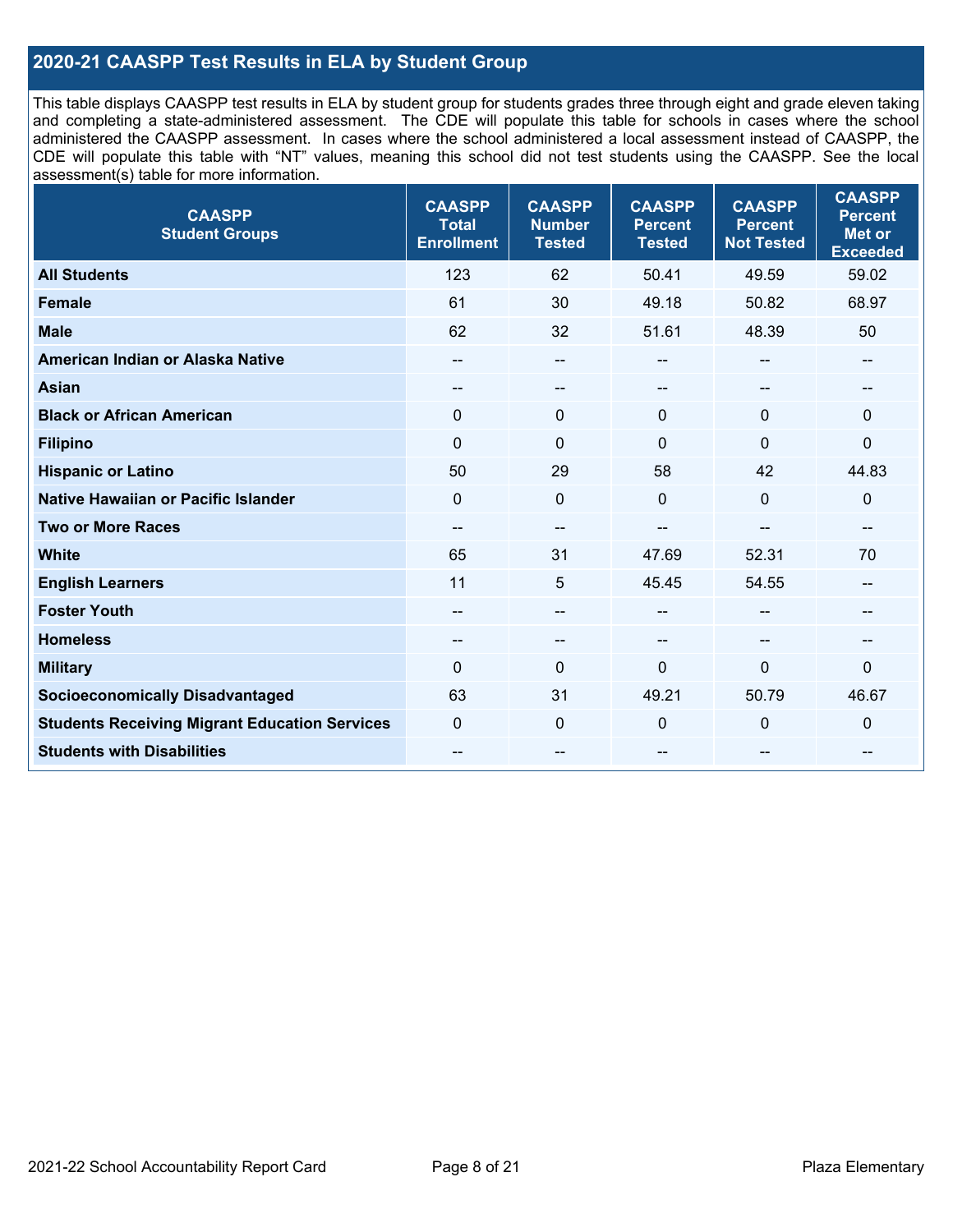#### **2020-21 CAASPP Test Results in Math by Student Group**

This table displays CAASPP test results in Math by student group for students grades three through eight and grade eleven taking and completing a state-administered assessment. The CDE will populate this table for schools in cases where the school administered the CAASPP assessment. In cases where the school administered a local assessment instead of CAASPP, the CDE will populate this table with "NT" values, meaning this school did not test students using the CAASPP. See the local assessment(s) table for more information.

| <b>CAASPP</b><br><b>Student Groups</b>               | <b>CAASPP</b><br><b>Total</b><br><b>Enrollment</b> | <b>CAASPP</b><br><b>Number</b><br><b>Tested</b> | <b>CAASPP</b><br><b>Percent</b><br><b>Tested</b> | <b>CAASPP</b><br><b>Percent</b><br><b>Not Tested</b> | <b>CAASPP</b><br><b>Percent</b><br><b>Met or</b><br><b>Exceeded</b> |
|------------------------------------------------------|----------------------------------------------------|-------------------------------------------------|--------------------------------------------------|------------------------------------------------------|---------------------------------------------------------------------|
| <b>All Students</b>                                  | 123                                                | 41                                              | 33.33                                            | 66.67                                                | 63.41                                                               |
| <b>Female</b>                                        | 61                                                 | 23                                              | 37.70                                            | 62.30                                                | 56.52                                                               |
| <b>Male</b>                                          | 62                                                 | 18                                              | 29.03                                            | 70.97                                                | 72.22                                                               |
| American Indian or Alaska Native                     | --                                                 | --                                              |                                                  | --                                                   | $\sim$                                                              |
| <b>Asian</b>                                         | $\hspace{0.05cm}$ – $\hspace{0.05cm}$              | --                                              | --                                               |                                                      | $\qquad \qquad -$                                                   |
| <b>Black or African American</b>                     | $\mathbf{0}$                                       | 0                                               | $\mathbf{0}$                                     | $\Omega$                                             | $\mathbf{0}$                                                        |
| <b>Filipino</b>                                      | $\mathbf 0$                                        | $\mathbf 0$                                     | $\mathbf{0}$                                     | 0                                                    | $\mathbf 0$                                                         |
| <b>Hispanic or Latino</b>                            | 50                                                 | 21                                              | 42.00                                            | 58.00                                                | 61.90                                                               |
| <b>Native Hawaiian or Pacific Islander</b>           | $\Omega$                                           | $\mathbf 0$                                     | $\mathbf 0$                                      | $\mathbf{0}$                                         | $\mathbf 0$                                                         |
| <b>Two or More Races</b>                             | --                                                 | --                                              |                                                  | --                                                   | $- -$                                                               |
| <b>White</b>                                         | 65                                                 | 19                                              | 29.23                                            | 70.77                                                | 63.16                                                               |
| <b>English Learners</b>                              | 11                                                 | 3                                               | 27.27                                            | 72.73                                                | --                                                                  |
| <b>Foster Youth</b>                                  | --                                                 | --                                              |                                                  |                                                      |                                                                     |
| <b>Homeless</b>                                      | $\overline{\phantom{a}}$                           | $\qquad \qquad -$                               | $- -$                                            | $-$                                                  | $\qquad \qquad -$                                                   |
| <b>Military</b>                                      | $\mathbf 0$                                        | 0                                               | $\mathbf 0$                                      | 0                                                    | $\mathbf 0$                                                         |
| <b>Socioeconomically Disadvantaged</b>               | 63                                                 | 22                                              | 34.92                                            | 65.08                                                | 63.64                                                               |
| <b>Students Receiving Migrant Education Services</b> | $\mathbf{0}$                                       | 0                                               | $\mathbf 0$                                      | 0                                                    | $\mathbf 0$                                                         |
| <b>Students with Disabilities</b>                    | --                                                 | --                                              | $- -$                                            | --                                                   | --                                                                  |

#### **2020-21 Local Assessment Test Results in ELA by Student Group**

This table displays Local Assessment test results in ELA by student group for students grades three through eight and grade eleven. LEAs/schools will populate this table for schools in cases where the school administered a local assessment. In cases where the school administered the CAASPP assessment, LEAs/schools will populate this table with "N/A" values in all cells, meaning this table is Not Applicable for this school.

| 8th Grade<br><b>Student Groups</b> | 8th Grade<br><b>Total</b><br><b>Enrollment</b> | 8th Grade<br><b>Number</b><br><b>Tested</b> | 8th Grade<br><b>Percent</b><br><b>Tested</b> | 8th Grade<br><b>Percent</b><br><b>Not Tested</b> | 8th Grade<br><b>Percent</b><br><b>At or Above</b><br><b>Grade Level</b> |
|------------------------------------|------------------------------------------------|---------------------------------------------|----------------------------------------------|--------------------------------------------------|-------------------------------------------------------------------------|
| <b>All Students</b>                | 18                                             | 18                                          | 100                                          | 0                                                | 89                                                                      |
| <b>Female</b>                      | 10                                             | 10                                          | 100                                          | 0                                                | 90                                                                      |
| <b>Male</b>                        | 8                                              | 8                                           | 100                                          | 0                                                | 88                                                                      |
| <b>Hispanic or Latino</b>          | 5                                              | 5                                           | 100                                          | 0                                                | 60                                                                      |
| <b>White</b>                       | 11                                             | 11                                          | 100                                          | 0                                                | 100                                                                     |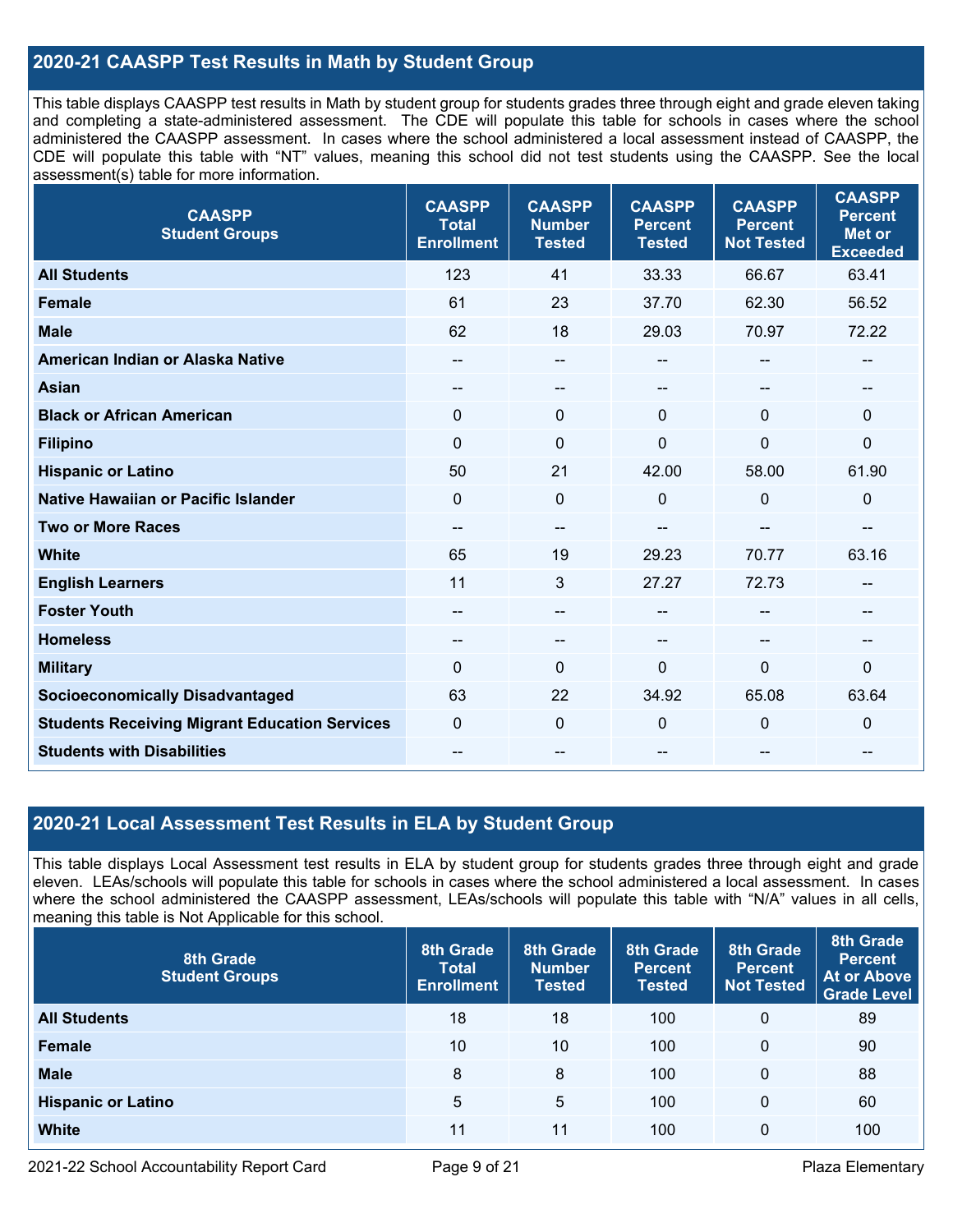| <b>7th Grade</b><br><b>Student Groups</b>                                                                                               | <b>7th Grade</b><br><b>Total</b><br><b>Enrollment</b> | <b>7th Grade</b><br><b>Number</b><br><b>Tested</b> | <b>7th Grade</b><br><b>Percent</b><br><b>Tested</b> | <b>7th Grade</b><br><b>Percent</b><br><b>Not Tested</b> | <b>7th Grade</b><br><b>Percent</b><br><b>At or Above</b><br>Grade Level        |
|-----------------------------------------------------------------------------------------------------------------------------------------|-------------------------------------------------------|----------------------------------------------------|-----------------------------------------------------|---------------------------------------------------------|--------------------------------------------------------------------------------|
| <b>All Students</b>                                                                                                                     | 18                                                    | 16                                                 | 89                                                  | 11                                                      | 94                                                                             |
| <b>Female</b>                                                                                                                           | $\overline{7}$                                        | $6\phantom{1}$                                     | 86                                                  | 14                                                      | 67                                                                             |
| <b>Male</b>                                                                                                                             | 11                                                    | 10                                                 | 91                                                  | 9                                                       | 100                                                                            |
| <b>Asian</b>                                                                                                                            |                                                       |                                                    |                                                     |                                                         |                                                                                |
| <b>Hispanic or Latino</b>                                                                                                               | 5                                                     | $\overline{5}$                                     | 100                                                 | $\mathbf 0$                                             | 80                                                                             |
| <b>White</b>                                                                                                                            | 11                                                    | 10                                                 | 91                                                  | 9                                                       | 90                                                                             |
| <b>6th Grade</b><br><b>Student Groups</b>                                                                                               | <b>6th Grade</b><br><b>Total</b><br><b>Enrollment</b> | <b>6th Grade</b><br><b>Number</b><br><b>Tested</b> | <b>6th Grade</b><br><b>Percent</b><br><b>Tested</b> | <b>6th Grade</b><br><b>Percent</b><br><b>Not Tested</b> | <b>6th Grade</b><br><b>Percent</b><br><b>At or Above</b><br><b>Grade Level</b> |
| <b>All Students</b>                                                                                                                     | 25                                                    | 24                                                 | 96                                                  | 4                                                       | 46                                                                             |
| <b>Female</b>                                                                                                                           | 13                                                    | 13                                                 | 100                                                 | 14                                                      | 77                                                                             |
| <b>Male</b>                                                                                                                             | 12                                                    | 11                                                 | 92                                                  | 8                                                       | 18                                                                             |
| <b>Hispanic or Latino</b>                                                                                                               | 11                                                    | $\overline{7}$                                     | 64                                                  | 36                                                      | 43                                                                             |
| <b>White</b>                                                                                                                            | 13                                                    | 12                                                 | 92                                                  | 8                                                       | 34                                                                             |
| <b>5th Grade</b><br><b>Student Groups</b><br>*At or above the grade-level standard in the context of the local assessment administered. | <b>5th Grade</b><br><b>Total</b><br><b>Enrollment</b> | <b>5th Grade</b><br><b>Number</b><br><b>Tested</b> | <b>5th Grade</b><br><b>Percent</b><br><b>Tested</b> | <b>5th Grade</b><br><b>Percent</b><br><b>Not Tested</b> | <b>5th Grade</b><br><b>Percent</b><br><b>At or Above</b><br><b>Grade Level</b> |

#### **2020-21 Local Assessment Test Results in Math by Student Group**

This table displays Local Assessment test results in Math by student group for students grades three through eight and grade eleven. LEAs/schools will populate this table for schools in cases where the school administered a local assessment. In cases where the school administered the CAASPP assessment, LEAs/schools will populate this table with "N/A" values in all cells, meaning this table is Not Applicable for this school.

| <b>8th Grade</b><br><b>Student Groups</b> | 8th Grade<br>Total<br><b>Enrollment</b>               | 8th Grade<br><b>Number</b><br><b>Tested</b>        | 8th Grade<br><b>Percent</b><br><b>Tested</b>        | 8th Grade<br><b>Percent</b><br><b>Not Tested</b>        | 8th Grade<br><b>Percent</b><br><b>At or Above</b><br><b>Grade Level</b>        |
|-------------------------------------------|-------------------------------------------------------|----------------------------------------------------|-----------------------------------------------------|---------------------------------------------------------|--------------------------------------------------------------------------------|
| <b>All Students</b>                       | 18                                                    | 17                                                 | 94                                                  | 6                                                       | 100                                                                            |
| <b>Female</b>                             | 10                                                    | 10                                                 | 100                                                 | $\mathbf{0}$                                            | 100                                                                            |
| <b>Male</b>                               | 8                                                     | 7                                                  | 87                                                  | 13                                                      | 100                                                                            |
| <b>Hispanic or Latino</b>                 | 5                                                     | $\overline{4}$                                     | 80                                                  | 20                                                      | 100                                                                            |
| <b>White</b>                              | 11                                                    | 11                                                 | 100                                                 | 0                                                       | 100                                                                            |
| <b>7th Grade</b><br><b>Student Groups</b> | <b>7th Grade</b><br><b>Total</b><br><b>Enrollment</b> | <b>7th Grade</b><br><b>Number</b><br><b>Tested</b> | <b>7th Grade</b><br><b>Percent</b><br><b>Tested</b> | <b>7th Grade</b><br><b>Percent</b><br><b>Not Tested</b> | <b>7th Grade</b><br><b>Percent</b><br><b>At or Above</b><br><b>Grade Level</b> |
| <b>All Students</b>                       | 18                                                    | 18                                                 | 100                                                 | $\mathbf{0}$                                            | 94                                                                             |
| <b>Female</b>                             | $\overline{7}$                                        | $\overline{7}$                                     | 100                                                 | $\mathbf{0}$                                            | 86                                                                             |
| <b>Male</b>                               | 11                                                    | 11                                                 | 100                                                 | 0                                                       | 100                                                                            |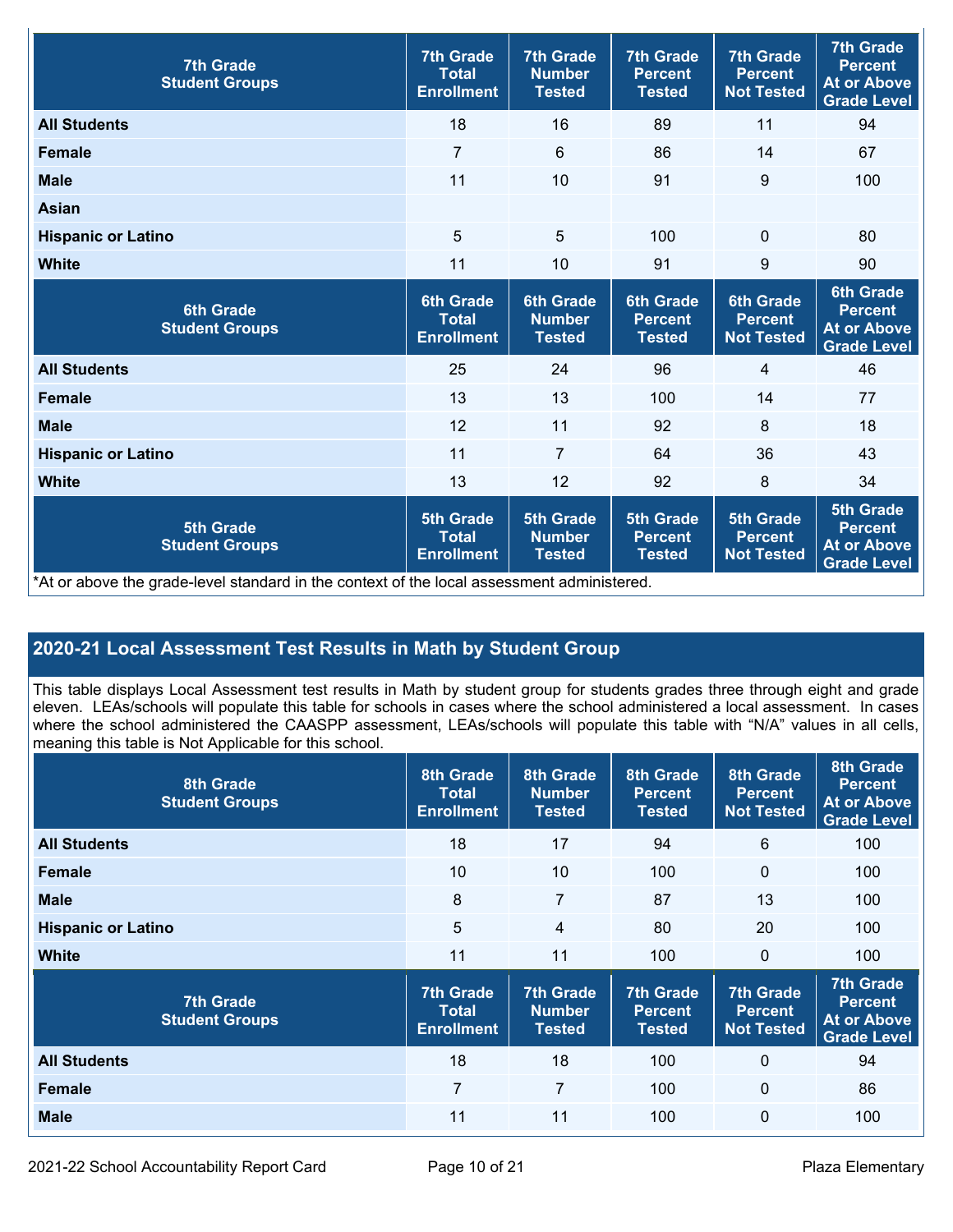| <b>Hispanic or Latino</b>                 | 5                                                     | 5                                                  | 100                                                 | 0                                                       | 100                                                                            |
|-------------------------------------------|-------------------------------------------------------|----------------------------------------------------|-----------------------------------------------------|---------------------------------------------------------|--------------------------------------------------------------------------------|
| <b>White</b>                              | 11                                                    | 11                                                 | 100                                                 | 0                                                       | 91                                                                             |
| <b>6th Grade</b><br><b>Student Groups</b> | <b>6th Grade</b><br><b>Total</b><br><b>Enrollment</b> | <b>6th Grade</b><br><b>Number</b><br><b>Tested</b> | <b>6th Grade</b><br><b>Percent</b><br><b>Tested</b> | <b>6th Grade</b><br><b>Percent</b><br><b>Not Tested</b> | <b>6th Grade</b><br><b>Percent</b><br><b>At or Above</b><br><b>Grade Level</b> |
| <b>All Students</b>                       | 25                                                    | 24                                                 | 96                                                  | 4                                                       | 77                                                                             |
| <b>Female</b>                             | 13                                                    | 12                                                 | 85                                                  | 15                                                      | 67                                                                             |
| <b>Male</b>                               | 13                                                    | 11                                                 | 85                                                  | 15                                                      | 64                                                                             |
| <b>Hispanic or Latino</b>                 | 11                                                    | 11                                                 | 100                                                 | $\mathbf 0$                                             | 64                                                                             |
|                                           |                                                       |                                                    |                                                     |                                                         |                                                                                |
| <b>White</b>                              | 12                                                    | 11                                                 | 92                                                  | 8                                                       | 80                                                                             |
| <b>5th Grade</b><br><b>Student Groups</b> | <b>5th Grade</b><br><b>Total</b><br><b>Enrollment</b> | <b>5th Grade</b><br><b>Number</b><br><b>Tested</b> | <b>5th Grade</b><br><b>Percent</b><br><b>Tested</b> | <b>5th Grade</b><br><b>Percent</b><br><b>Not Tested</b> | <b>5th Grade</b><br><b>Percent</b><br><b>At or Above</b><br><b>Grade Level</b> |
| <b>All Students</b>                       | 20                                                    | 18                                                 | 90                                                  | 10                                                      | 50                                                                             |
| Female                                    | $\overline{7}$                                        | $\overline{7}$                                     | 100                                                 | $\mathbf 0$                                             | 43                                                                             |
| <b>Male</b>                               | 13                                                    | 11                                                 | 85                                                  | 15                                                      | 64                                                                             |
| <b>Hispanic or Latino</b>                 | 8                                                     | $\overline{7}$                                     | 87                                                  | 13                                                      | 14                                                                             |
| <b>White</b>                              | 11                                                    | 10                                                 | 91                                                  | 9                                                       | 80                                                                             |

#### **CAASPP Test Results in Science for All Students**

This table displays the percentage of all students grades five, eight, and High School meeting or exceeding the State Standard.

The 2019-2020 data cells with N/A values indicate that the 2019-2020 data are not available due to the COVID-19 pandemic and resulting summative testing suspension. The Executive Order N-30-20 was issued which waived the assessment, accountability, and reporting requirements for the 2019-2020 school year.

For any 2020-2021 data cells with N/T values indicate that this school did not test students using the CAASPP Science.

| <b>Subject</b>                                  | <b>School</b> | <b>School</b> | <b>District</b> | District | <b>State</b> | <b>State</b> |
|-------------------------------------------------|---------------|---------------|-----------------|----------|--------------|--------------|
|                                                 | 2019-20       | 2020-21       | 2019-20         | 2020-21  | 2019-20      | 2020-21      |
| <b>Science</b><br>(grades 5, 8 and high school) | N/A           | ΝT            | N/A             | NT       | N/A          | 28.72        |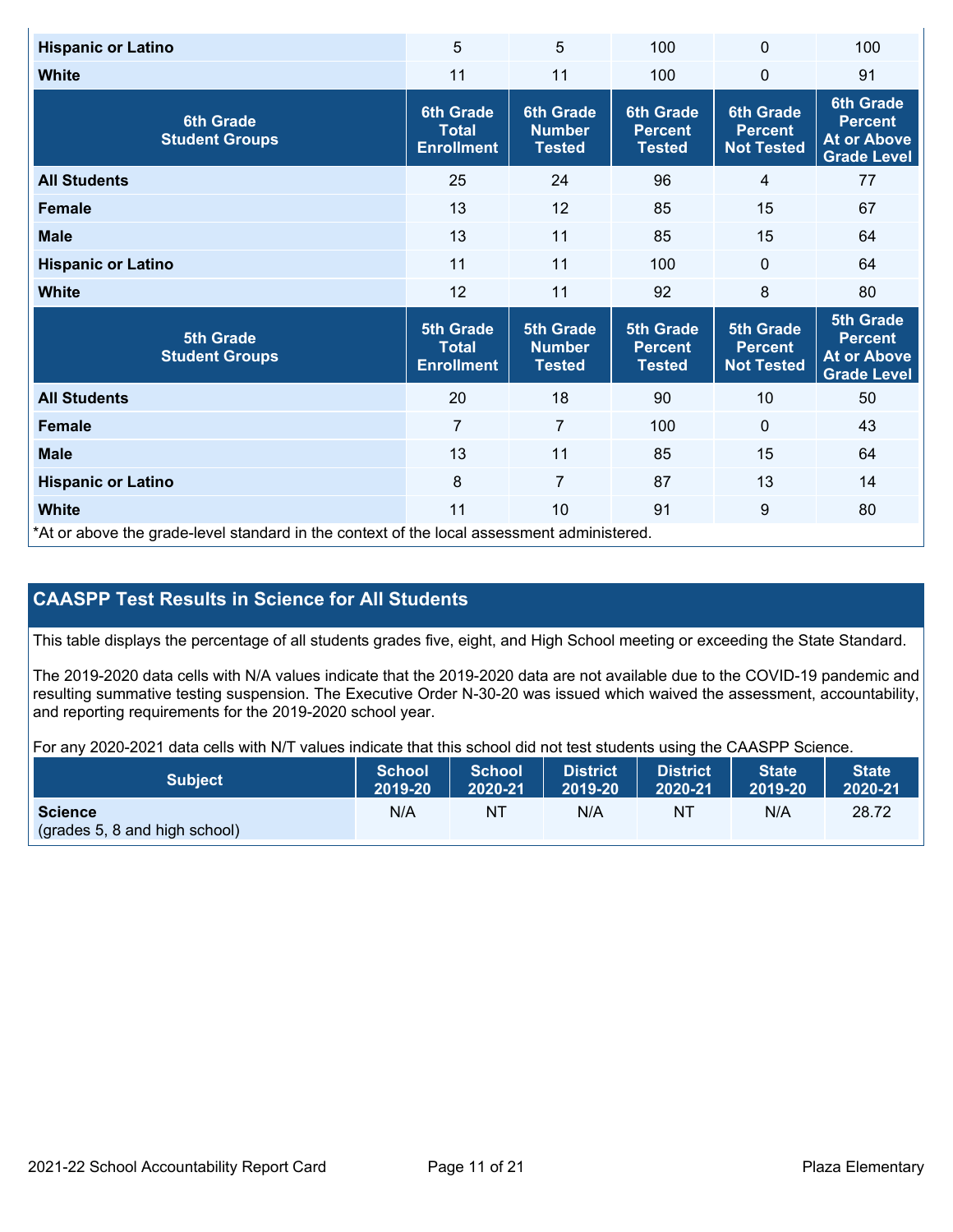#### **2020-21 CAASPP Test Results in Science by Student Group**

This table displays CAASPP test results in Science by student group for students grades five, eight, and High School. For any data cells with N/T values indicate that this school did not test students using the CAASPP Science.

| <b>Student Group</b>                                 | <b>Total</b><br><b>Enrollment</b> | <b>Number</b><br><b>Tested</b> | <b>Percent</b><br><b>Tested</b> | <b>Percent</b><br><b>Not Tested</b> | <b>Percent</b><br><b>Met or</b><br><b>Exceeded</b> |
|------------------------------------------------------|-----------------------------------|--------------------------------|---------------------------------|-------------------------------------|----------------------------------------------------|
| <b>All Students</b>                                  | 38                                | <b>NT</b>                      | <b>NT</b>                       | <b>NT</b>                           | <b>NT</b>                                          |
| <b>Female</b>                                        | 17                                | <b>NT</b>                      | <b>NT</b>                       |                                     |                                                    |
| <b>Male</b>                                          | 21                                | <b>NT</b>                      | <b>NT</b>                       |                                     |                                                    |
| American Indian or Alaska Native                     | --                                | <b>NT</b>                      | <b>NT</b>                       | <b>NT</b>                           | <b>NT</b>                                          |
| <b>Asian</b>                                         | 0                                 | $\mathbf 0$                    | $\mathbf 0$                     | $\mathbf 0$                         | 0                                                  |
| <b>Black or African American</b>                     | 0                                 | $\pmb{0}$                      | $\pmb{0}$                       | $\mathbf 0$                         | 0                                                  |
| <b>Filipino</b>                                      | 0                                 | $\mathbf 0$                    | $\Omega$                        | $\mathbf 0$                         | $\Omega$                                           |
| <b>Hispanic or Latino</b>                            | 13                                | <b>NT</b>                      | <b>NT</b>                       | <b>NT</b>                           | <b>NT</b>                                          |
| Native Hawaiian or Pacific Islander                  | 0                                 | $\mathbf 0$                    | $\Omega$                        | $\overline{0}$                      | 0                                                  |
| <b>Two or More Races</b>                             | --                                | <b>NT</b>                      | <b>NT</b>                       | <b>NT</b>                           | <b>NT</b>                                          |
| <b>White</b>                                         | 22                                | <b>NT</b>                      | <b>NT</b>                       | <b>NT</b>                           | <b>NT</b>                                          |
| <b>English Learners</b>                              | $\hspace{0.05cm} \ldots$          | <b>NT</b>                      | <b>NT</b>                       | <b>NT</b>                           | <b>NT</b>                                          |
| <b>Foster Youth</b>                                  | --                                | <b>NT</b>                      | <b>NT</b>                       | <b>NT</b>                           | <b>NT</b>                                          |
| <b>Homeless</b>                                      | --                                | <b>NT</b>                      | <b>NT</b>                       | <b>NT</b>                           | <b>NT</b>                                          |
| <b>Military</b>                                      | $\Omega$                          | $\pmb{0}$                      | $\Omega$                        | $\mathbf 0$                         | $\mathbf 0$                                        |
| <b>Socioeconomically Disadvantaged</b>               | 16                                | <b>NT</b>                      | <b>NT</b>                       | <b>NT</b>                           | <b>NT</b>                                          |
| <b>Students Receiving Migrant Education Services</b> | 0                                 | $\mathbf 0$                    | $\Omega$                        | $\mathbf 0$                         | 0                                                  |
| <b>Students with Disabilities</b>                    | 0                                 | $\mathbf 0$                    | 0                               | $\overline{0}$                      | 0                                                  |

# **B. Pupil Outcomes State Priority: Other Pupil Outcomes**

The SARC provides the following information relevant to the State priority: Other Pupil Outcomes (Priority 8): Pupil outcomes in the subject area of physical education.

#### **2020-21 California Physical Fitness Test Results**

Due to the COVID-19 crisis, the Physical Fitness Test was suspended during the 2020-2021 school year and therefore no data are reported and each cell in this table is populated with "N/A."

| <b>Grade Level</b> | Four of Six Fitness Standards   Five of Six Fitness Standards |     | Percentage of Students Meeting Percentage of Students Meeting Percentage of Students Meeting<br><b>Six of Six Fitness Standards</b> |
|--------------------|---------------------------------------------------------------|-----|-------------------------------------------------------------------------------------------------------------------------------------|
| Grade 5            | N/A                                                           | N/A | N/A                                                                                                                                 |
| Grade 7            | N/A                                                           | N/A | N/A                                                                                                                                 |
| Grade 9            | N/A                                                           | N/A | N/A                                                                                                                                 |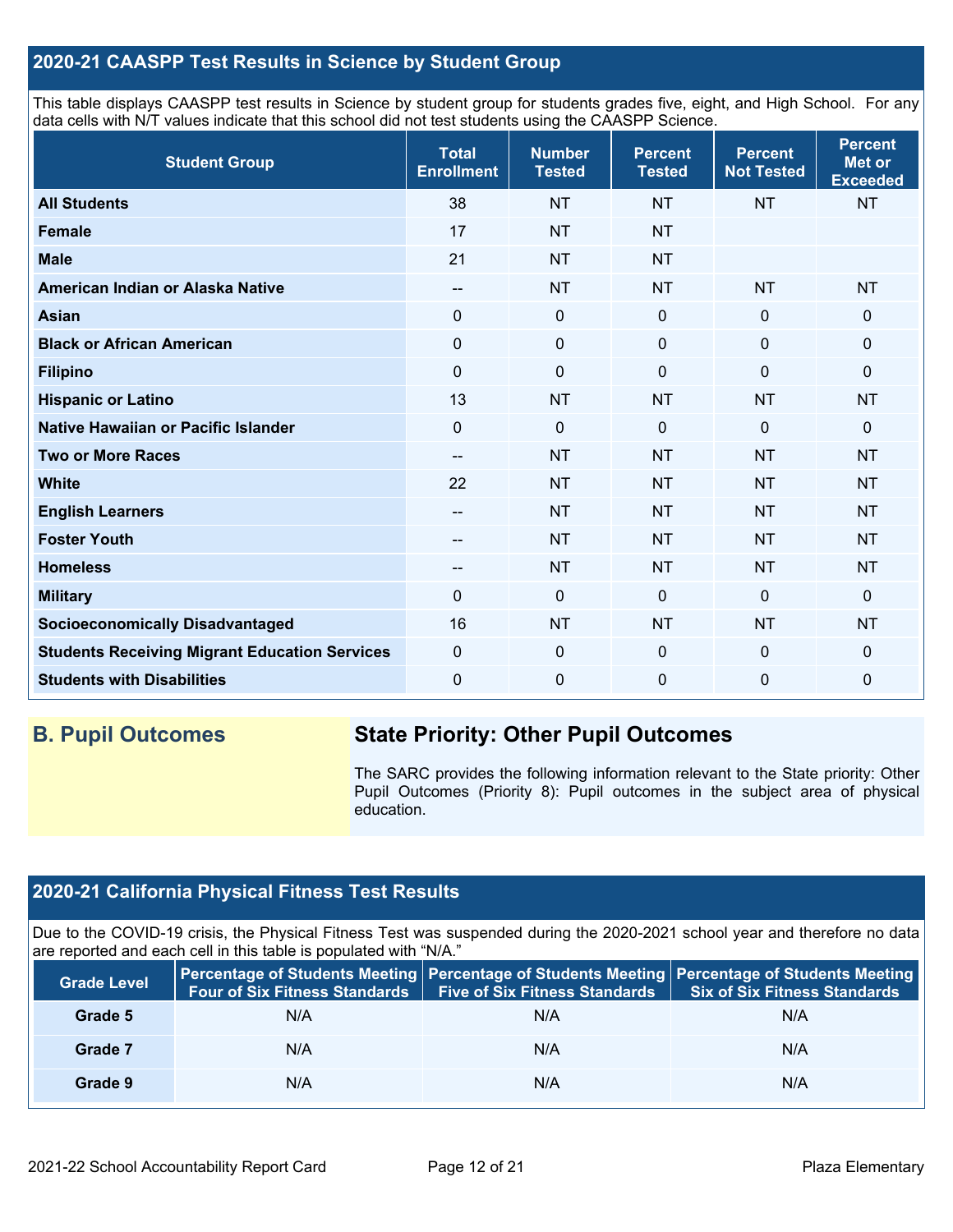### **C. Engagement State Priority: Parental Involvement**

The SARC provides the following information relevant to the State priority: Parental Involvement (Priority 3): Efforts the school district makes to seek parent input in making decisions regarding the school district and at each school site.

#### **2021-22 Opportunities for Parental Involvement**

Plaza prides itself on excellent parent support. The Plaza Community Club is a parent/teacher organization which is very active in providing funding and volunteer assistance for classrooms, campus improvement, field trips and other activities planned throughout the year. Parents interested in getting involved should contact the school office or their child's teacher for more information. The School Site Council consisting of staff and parents help create and review state mandated policies, and also evaluate academic programs. Usually, many students in grades 4-8th are involved in Student Government activities such as spirit weeks, rally's, dances, chess club, and yearbook. In normal years, many parents, grandparents, and retired staff regularly volunteer to work in K-6th grade classrooms. However, due to COVID-19 guidelines, volunteerism is limited.

#### **2020-21 Chronic Absenteeism by Student Group**

| <b>Student Group</b>                                 | <b>Cumulative</b><br><b>Enrollment</b> | <b>Chronic</b><br><b>Absenteeism</b><br><b>Eligible Enrollment</b> | <b>Chronic</b><br><b>Absenteeism</b><br><b>Count</b> | <b>Chronic</b><br><b>Absenteeism</b><br><b>Rate</b> |
|------------------------------------------------------|----------------------------------------|--------------------------------------------------------------------|------------------------------------------------------|-----------------------------------------------------|
| <b>All Students</b>                                  | 199                                    | 186                                                                | 11                                                   | 5.9                                                 |
| <b>Female</b>                                        | 103                                    | 96                                                                 | 7                                                    | 7.3                                                 |
| <b>Male</b>                                          | 96                                     | 90                                                                 | 4                                                    | 4.4                                                 |
| American Indian or Alaska Native                     | 2                                      | $\overline{2}$                                                     | $\Omega$                                             | 0.0                                                 |
| <b>Asian</b>                                         | 1                                      | $\mathbf{1}$                                                       | $\Omega$                                             | 0.0                                                 |
| <b>Black or African American</b>                     | $\mathbf{0}$                           | $\Omega$                                                           | 0                                                    | 0.0                                                 |
| <b>Filipino</b>                                      | $\mathbf 0$                            | 0                                                                  | $\mathbf 0$                                          | 0.0                                                 |
| <b>Hispanic or Latino</b>                            | 78                                     | 72                                                                 | 5                                                    | 6.9                                                 |
| Native Hawaiian or Pacific Islander                  | $\mathbf 0$                            | 0                                                                  | $\Omega$                                             | 0.0                                                 |
| <b>Two or More Races</b>                             | 8                                      | 8                                                                  | $\overline{2}$                                       | 25.0                                                |
| <b>White</b>                                         | 108                                    | 101                                                                | 4                                                    | 4.0                                                 |
| <b>English Learners</b>                              | 26                                     | 21                                                                 | $\overline{2}$                                       | 9.5                                                 |
| <b>Foster Youth</b>                                  | 1                                      | 1                                                                  | $\Omega$                                             | 0.0                                                 |
| <b>Homeless</b>                                      | 1                                      | 1                                                                  | 0                                                    | 0.0                                                 |
| <b>Socioeconomically Disadvantaged</b>               | 120                                    | 109                                                                | 9                                                    | 8.3                                                 |
| <b>Students Receiving Migrant Education Services</b> | 1                                      | 1                                                                  | $\Omega$                                             | 0.0                                                 |
| <b>Students with Disabilities</b>                    | 15                                     | 13                                                                 | 1                                                    | 7.7                                                 |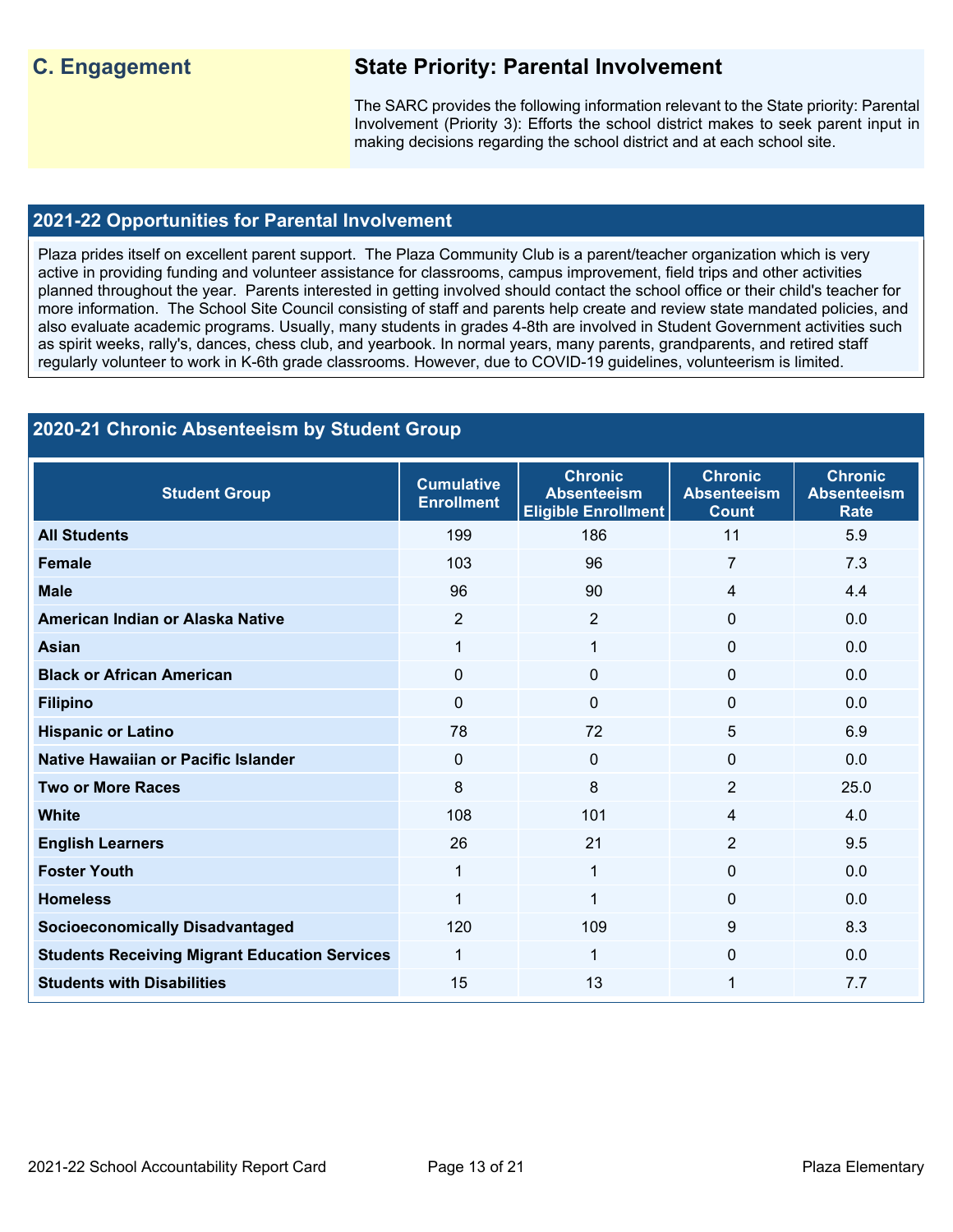## **C. Engagement State Priority: School Climate**

The SARC provides the following information relevant to the State priority: School Climate (Priority 6):

- Pupil suspension rates;
- Pupil expulsion rates; and
- Other local measures on the sense of safety

#### **Suspensions and Expulsions**

This table displays suspensions and expulsions data collected between July through June, each full school year respectively. Data collected during the 2020-21 school year may not be comparable to earlier years of this collection due to differences in learning mode instruction in response to the COVID-19 pandemic.

| <b>Subject</b>     | <b>School</b><br>2018-19 | <b>School</b><br>2020-21 | <b>District</b><br>2018-19 | <b>District</b><br>2020-21 | <b>State</b><br>2018-19 | <b>State</b><br>2020-21 |
|--------------------|--------------------------|--------------------------|----------------------------|----------------------------|-------------------------|-------------------------|
| <b>Suspensions</b> | 1.42                     | 0.00                     | 1.42                       | 0.00                       | 3.47                    | 0.20                    |
| <b>Expulsions</b>  | 0.00                     | 0.00                     | 0.00                       | 0.00                       | 0.08                    | 0.00                    |

This table displays suspensions and expulsions data collected between July through February, partial school year due to the COVID-19 pandemic. The 2019-2020 suspensions and expulsions rate data are not comparable to other year data because the 2019-2020 school year is a partial school year due to the COVID-19 crisis. As such, it would be inappropriate to make any comparisons in rates of suspensions and expulsions in the 2019-2020 school year compared to other school years.

| <b>Subject</b>     | <b>School</b><br>2019-20 | <b>District</b><br>2019-20 | <b>State</b><br>2019-20 |
|--------------------|--------------------------|----------------------------|-------------------------|
| <b>Suspensions</b> | 0.00                     | 0.00                       | 2.45                    |
| <b>Expulsions</b>  | 0.00                     | 0.00                       | 0.05                    |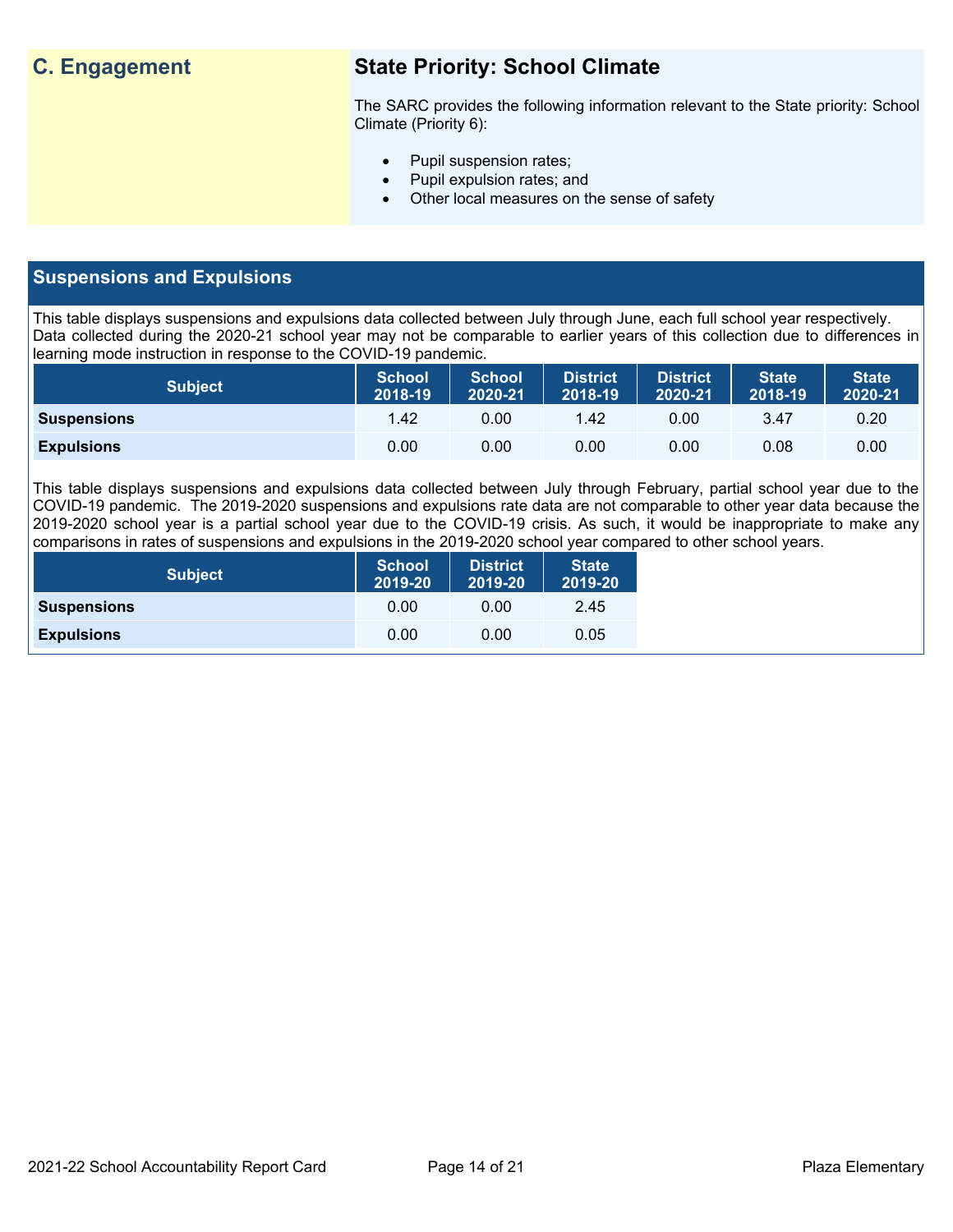#### **2020-21 Suspensions and Expulsions by Student Group**

| <b>Student Group</b>                                 | <b>Suspensions Rate</b> | <b>Expulsions Rate</b> |
|------------------------------------------------------|-------------------------|------------------------|
| <b>All Students</b>                                  | 0.00                    | 0.00                   |
| <b>Female</b>                                        | 0.00                    | 0.00                   |
| <b>Male</b>                                          | 0.00                    | 0.00                   |
| American Indian or Alaska Native                     | 0.00                    | 0.00                   |
| <b>Asian</b>                                         | 0.00                    | 0.00                   |
| <b>Black or African American</b>                     | 0.00                    | 0.00                   |
| <b>Filipino</b>                                      | 0.00                    | 0.00                   |
| <b>Hispanic or Latino</b>                            | 0.00                    | 0.00                   |
| Native Hawaiian or Pacific Islander                  | 0.00                    | 0.00                   |
| <b>Two or More Races</b>                             | 0.00                    | 0.00                   |
| <b>White</b>                                         | 0.00                    | 0.00                   |
| <b>English Learners</b>                              | 0.00                    | 0.00                   |
| <b>Foster Youth</b>                                  | 0.00                    | 0.00                   |
| <b>Homeless</b>                                      | 0.00                    | 0.00                   |
| <b>Socioeconomically Disadvantaged</b>               |                         |                        |
| <b>Students Receiving Migrant Education Services</b> | 0.00                    | 0.00                   |
| <b>Students with Disabilities</b>                    |                         |                        |

#### **2021-22 School Safety Plan**

The School Safety Plan is reviewed each year by the School Site Council and changes or additions will be presented to the Board of Trustees for its review and approval. The Plaza teachers discussed the plan in monthly staff meetings. It was presented to the Board of Trustees on December 9th, 2021 and January 20th, 2022, and approved by them on January 20th, 2022. The plan contains all elements required by Education Code 35294.1 including child abuse reporting procedures, disaster response, suspension and expulsion policies, sexual harassment policy, dress and behavior policies. Within the last five years, Plaza has upgraded school security and safety by installing fences and gates, as well as cameras throughout campus. Additionally, after consultation with local law enforcement and fire personnel, improved policies for visitors on campus, and procedures for emergency situations has been implemented.

#### **D. Other SARC Information Information Required in the SARC**

The information in this section is required to be in the SARC but is not included in the state priorities for LCFF.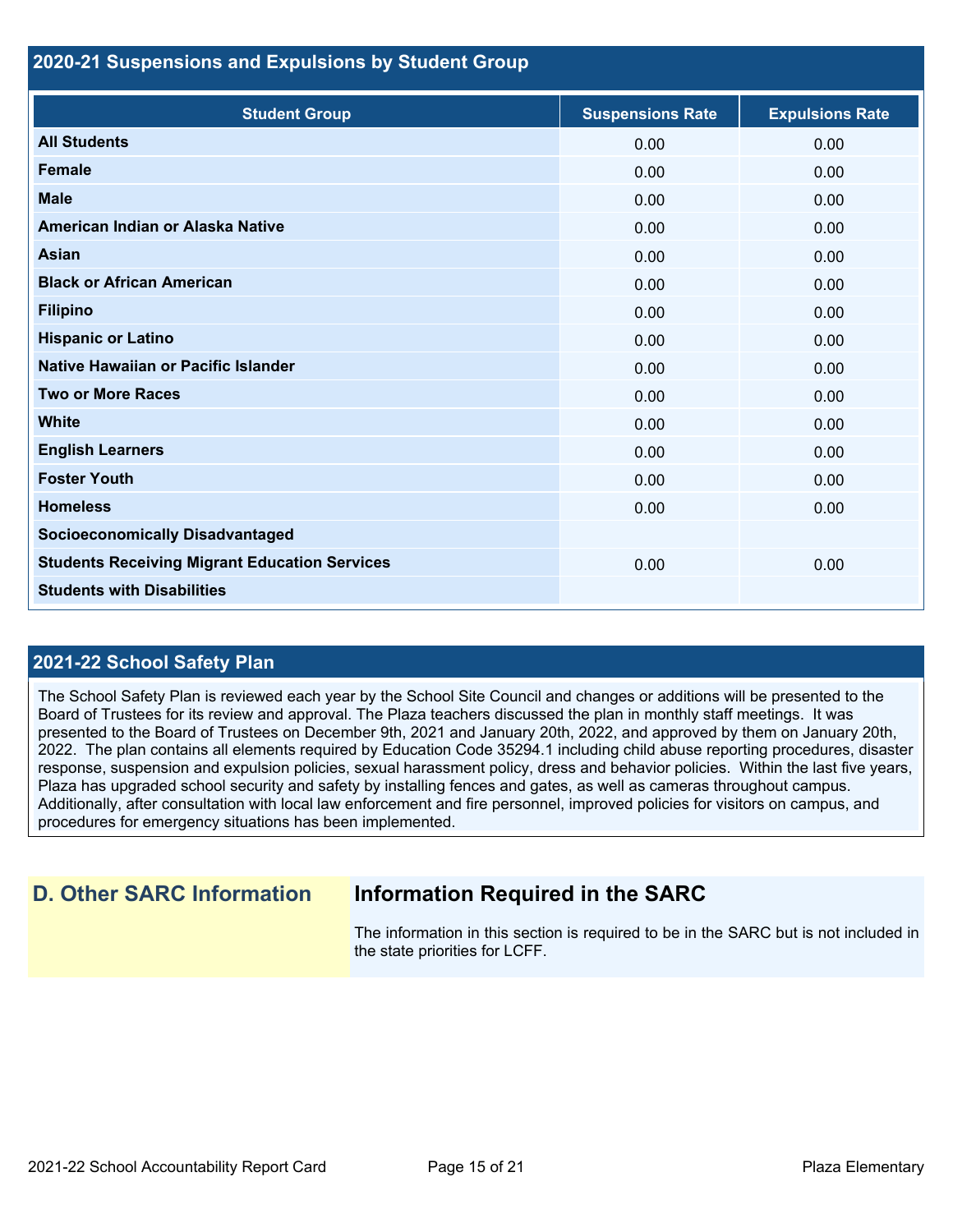#### **2018-19 Elementary Average Class Size and Class Size Distribution**

This table displays the 2018-19 average class size and class size distribution. The columns titled "Number of Classes" indicates how many classes fall into each size category (a range of total students per class). The "Other" category is for multigrade level classes.

| <b>Grade Level</b> | <b>Average</b><br><b>Class Size</b> | Number of Classes with   Number of Classes with   Number of Classes with<br>1-20 Students | 21-32 Students | 33+ Students |
|--------------------|-------------------------------------|-------------------------------------------------------------------------------------------|----------------|--------------|
| K                  | 22                                  |                                                                                           |                |              |
|                    | 22                                  |                                                                                           |                |              |
|                    | 22                                  |                                                                                           |                |              |
|                    | 23                                  |                                                                                           |                |              |
|                    | 24                                  |                                                                                           |                |              |
|                    | 24                                  |                                                                                           |                |              |
|                    | 22                                  |                                                                                           |                |              |

#### **2019-20 Elementary Average Class Size and Class Size Distribution**

This table displays the 2019-20 average class size and class size distribution. The columns titled "Number of Classes" indicates how many classes fall into each size category (a range of total students per class). The "Other" category is for multi-grade level classes.

| <b>Grade Level</b> | Average<br><b>Class Size</b> | <b>1-20 Students</b> | Number of Classes with   Number of Classes with   Number of Classes with<br>21-32 Students | 33+ Students |
|--------------------|------------------------------|----------------------|--------------------------------------------------------------------------------------------|--------------|
| N                  | 23                           |                      |                                                                                            |              |
|                    | 23                           |                      |                                                                                            |              |
|                    | 23                           |                      |                                                                                            |              |
|                    | 24                           |                      |                                                                                            |              |
|                    | 23                           |                      |                                                                                            |              |
|                    | 23                           |                      |                                                                                            |              |
|                    | 22                           |                      |                                                                                            |              |

#### **2020-21 Elementary Average Class Size and Class Size Distribution**

This table displays the 2020-21 average class size and class size distribution. The columns titled "Number of Classes" indicates how many classes fall into each size category (a range of total students per class). The "Other" category is for multi-grade level classes.

| <b>Grade Level</b> | <b>Average</b><br><b>Class Size</b> | 1-20 Students | Number of Classes with   Number of Classes with  <br>21-32 Students | <b>Number of Classes with</b><br>33+ Students |
|--------------------|-------------------------------------|---------------|---------------------------------------------------------------------|-----------------------------------------------|
| K                  | 16                                  |               |                                                                     |                                               |
|                    | 21                                  |               |                                                                     |                                               |
|                    | 20                                  |               |                                                                     |                                               |
|                    |                                     |               |                                                                     |                                               |
|                    | 22                                  |               |                                                                     |                                               |
| 5                  | 20                                  |               |                                                                     |                                               |
| 6                  | 24                                  |               |                                                                     |                                               |
| <b>Other</b>       | 20                                  |               |                                                                     |                                               |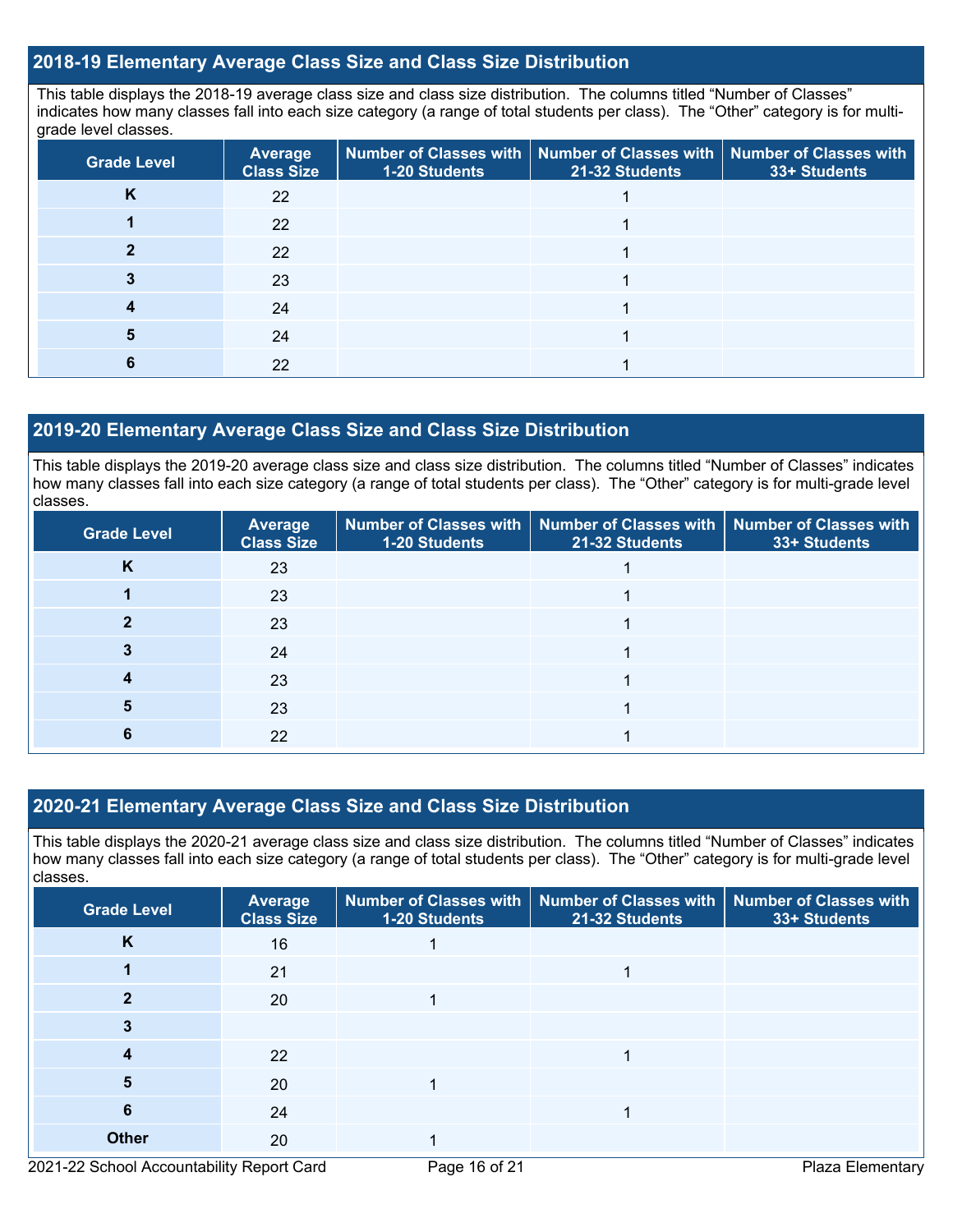#### **2020-21 Ratio of Pupils to Academic Counselor**

This table displays the ratio of pupils to Academic Counselor. One full time equivalent (FTE) equals one staff member working full time; one FTE could also represent two staff members who each work 50 percent of full time.

| Title <b>ˈ</b>                      | <b>Ratio</b> |
|-------------------------------------|--------------|
| <b>Pupils to Academic Counselor</b> |              |

#### **2020-21 Student Support Services Staff**

This table displays the number of FTE support staff assigned to this school. One full time equivalent (FTE) equals one staff member working full time; one FTE could also represent two staff members who each work 50 percent of full time.

| <b>Title</b>                                                         | <b>Number of FTE Assigned to School</b> |
|----------------------------------------------------------------------|-----------------------------------------|
| <b>Counselor (Academic, Social/Behavioral or Career Development)</b> | $\Omega$                                |
| Library Media Teacher (Librarian)                                    | 0                                       |
| Library Media Services Staff (Paraprofessional)                      | $\Omega$                                |
| <b>Psychologist</b>                                                  | $\Omega$                                |
| <b>Social Worker</b>                                                 | $\Omega$                                |
| <b>Speech/Language/Hearing Specialist</b>                            | 0                                       |
| <b>Resource Specialist (non-teaching)</b>                            | 0                                       |

#### **2019-20 Expenditures Per Pupil and School Site Teacher Salaries**

This table displays the 2019-20 expenditures per pupil and average teach salary for this school. Cells with N/A values do not require data.

| <b>Level</b>                                         | <b>Total</b><br><b>Expenditures</b><br><b>Per Pupil</b> | <b>Expenditures</b><br><b>Per Pupil</b><br>(Restricted) | <b>Expenditures</b><br><b>Per Pupil</b><br>(Unrestricted) | <b>Average</b><br><b>Teacher</b><br><b>Salary</b> |
|------------------------------------------------------|---------------------------------------------------------|---------------------------------------------------------|-----------------------------------------------------------|---------------------------------------------------|
| <b>School Site</b>                                   | 8.215                                                   | 1,085                                                   | \$7.130                                                   | 58,036                                            |
| <b>District</b>                                      | N/A                                                     | N/A                                                     |                                                           |                                                   |
| <b>Percent Difference - School Site and District</b> | N/A                                                     | N/A                                                     |                                                           | $-3.1$                                            |
| <b>State</b>                                         |                                                         |                                                         | \$8,444                                                   | \$72,352                                          |
| <b>Percent Difference - School Site and State</b>    | N/A                                                     | N/A                                                     | $-16.9$                                                   | $-22.0$                                           |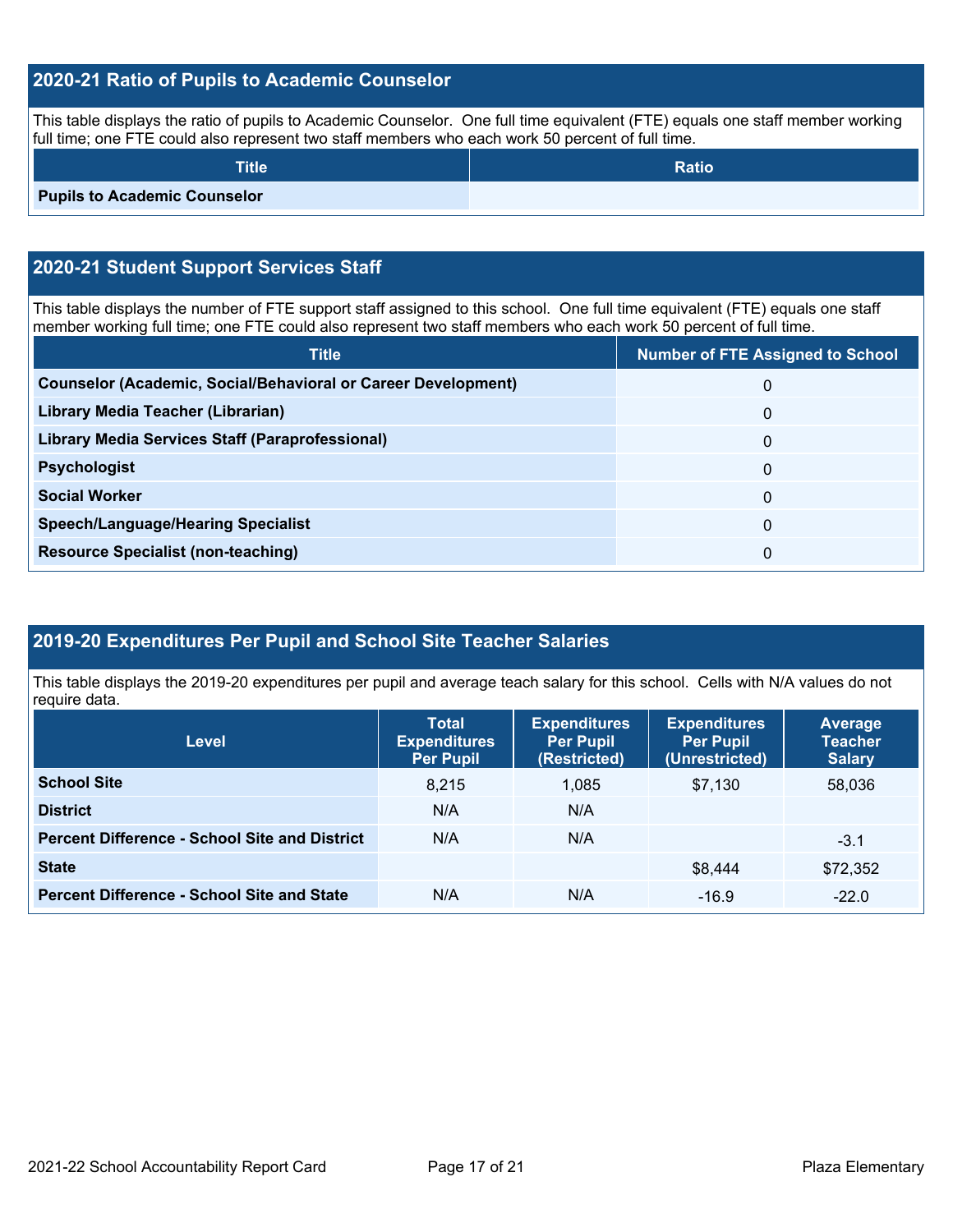#### **2020-21 Types of Services Funded**

Plaza Elementary provides instruction in all the core subjects for grades kindergarten through eighth grade. In addition to the regular curriculum an instrumental music teacher conducts classroom music for K-6th grades. We also contract time with a local artist who provides weekly art projects for each class.

State and Federal categorical funds are used to hire paraprofessionals to assist teachers with individual or small group instruction including those identified as being qualified for Title I services. A small amount of federal funds are available for English learners. Plaza has a "small but scattered" program and English learners are placed in the regular education classes. Special education services are provided by the Glenn County SELPA. A 1.0 Education Specialist and all of our aides work with "mild/moderate" special education students in most classrooms. Although the number of SPED students is low, the Education Specialist and a classroom aide assigned to the Learning Center are employed full time in order to provide a robust intervention program for students who are not at grade level. Last school year Plaza hired a .8 FTE certificated teacher and a .6 FTE paraprofessional to provide intervention services to students who are not mastering grade level standards.

#### **2019-20 Teacher and Administrative Salaries**

This table displays the 2019-20 Teacher and Administrative salaries. For detailed information on salaries, see the CDE Certification Salaries & Benefits web page at [http://www.cde.ca.gov/ds/fd/cs/.](http://www.cde.ca.gov/ds/fd/cs/)

| Category                                             | <b>District</b><br><b>Amount</b> | <b>State Average</b><br>for Districts<br>in Same Category |
|------------------------------------------------------|----------------------------------|-----------------------------------------------------------|
| <b>Beginning Teacher Salary</b>                      |                                  | \$47,265                                                  |
| <b>Mid-Range Teacher Salary</b>                      |                                  | \$69,813                                                  |
| <b>Highest Teacher Salary</b>                        |                                  | \$91,237                                                  |
| <b>Average Principal Salary (Elementary)</b>         |                                  | \$113,466                                                 |
| <b>Average Principal Salary (Middle)</b>             |                                  | \$115,186                                                 |
| <b>Average Principal Salary (High)</b>               |                                  | \$0                                                       |
| <b>Superintendent Salary</b>                         |                                  | \$131,359                                                 |
| <b>Percent of Budget for Teacher Salaries</b>        | 31%                              | 30%                                                       |
| <b>Percent of Budget for Administrative Salaries</b> | 6%                               | 7%                                                        |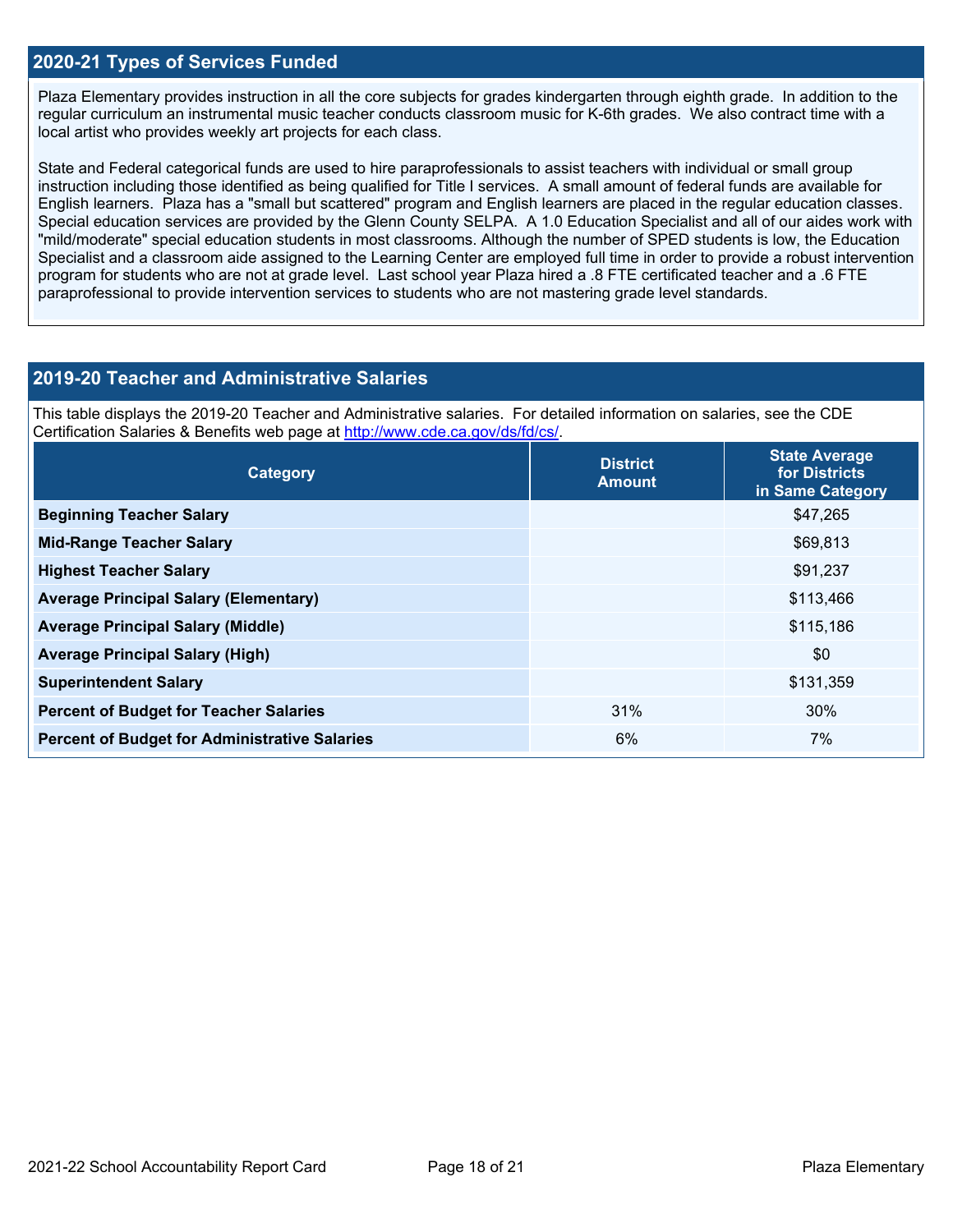#### **Professional Development**

Plaza Elementary typically schedules one minimum day per month for staff development. Staff are encouraged to participate in other opportunities throughout the year, and many do. In 2019-20 we focused primarily on Multi Tiered Systems of Supports for all students, specifically academic and social emotional supports. In 2020-21, we shifted to implementing an effective distance learning instructional program due to COVID1-9 school closure. Teachers and classroom aides had four additional days added to their contract to prepare for distance learning. We collaborated as a whole school, as well as within grade level spans to devise a program that was rigorous yet accommodating for all the barriers to learning families would experience with the local and state shutdown. Six weeks after school started, we began to prepare for a hybrid model where half the kids were on campus each day while the other half were distance learning. This posed additional challenges because staff had to teach both models simultaneously. Through professional development and collaboration, we were able to offer a robust program that met the needs of all students.

This table displays the number of school days dedicated to staff development and continuous improvement.

| <b>Subject</b>                                                                  | 2019-20   2020-21   2021-22 |  |
|---------------------------------------------------------------------------------|-----------------------------|--|
| Number of school days dedicated to Staff Development and Continuous Improvement |                             |  |

# **Plaza School District**

# **2020-21 Local Accountability Report Card (LARC) Addendum**

#### **Local Accountability Report Card (LARC) Addendum**

**2020-21 Local Accountability Report Card (LARC) Addendum Overview**



On July 14, 2021, the California State Board of Education (SBE) determined that the California Department of Education (CDE) will use the SARC as the mechanism to conduct a one-time data collection of the LEA-level aggregate test results of all school's local assessments administered during the 2020–2021 school year in order to meet the federal Every Students Succeeds Act (ESSA) reporting requirement for the Local Educational Agency Accountability Report Cards (LARCs).

Each local educational agency (LEA) is responsible for preparing and posting their annual LARC in accordance with the federal ESSA. As a courtesy, the CDE prepares and posts the LARCs on behalf of all LEAs.

Only for the 2020–2021 school year and the 2020–2021 LARCs, LEAs are required to report their aggregate local assessments test results at the LEA-level to the CDE by populating the tables below via the SARC. These data will be used to meet the LEAs' federal requirement for their LARCs. Note that it is the responsibility of the school and LEA to ensure that all student privacy and suppression rules are in place when reporting data in Tables 3 and 4 in the Addendum, as applicable.

The tables below are not part of the SBE approved 2020–2021 SARC template but rather are the mechanism by which these required data will be collected from LEAs.

For purposes of the LARC and the following tables, an LEA is defined as a school district, a county office of education, or a direct funded charter school.

| <b>2021-22 District Contact Information</b> |  |  |  |  |
|---------------------------------------------|--|--|--|--|
| <b>Plaza School District</b>                |  |  |  |  |
| $(530)$ 865-1250                            |  |  |  |  |
| <b>Patrick Conklin</b>                      |  |  |  |  |
|                                             |  |  |  |  |

2021-22 School Accountability Report Card Page 19 of 21 Plaza Elementary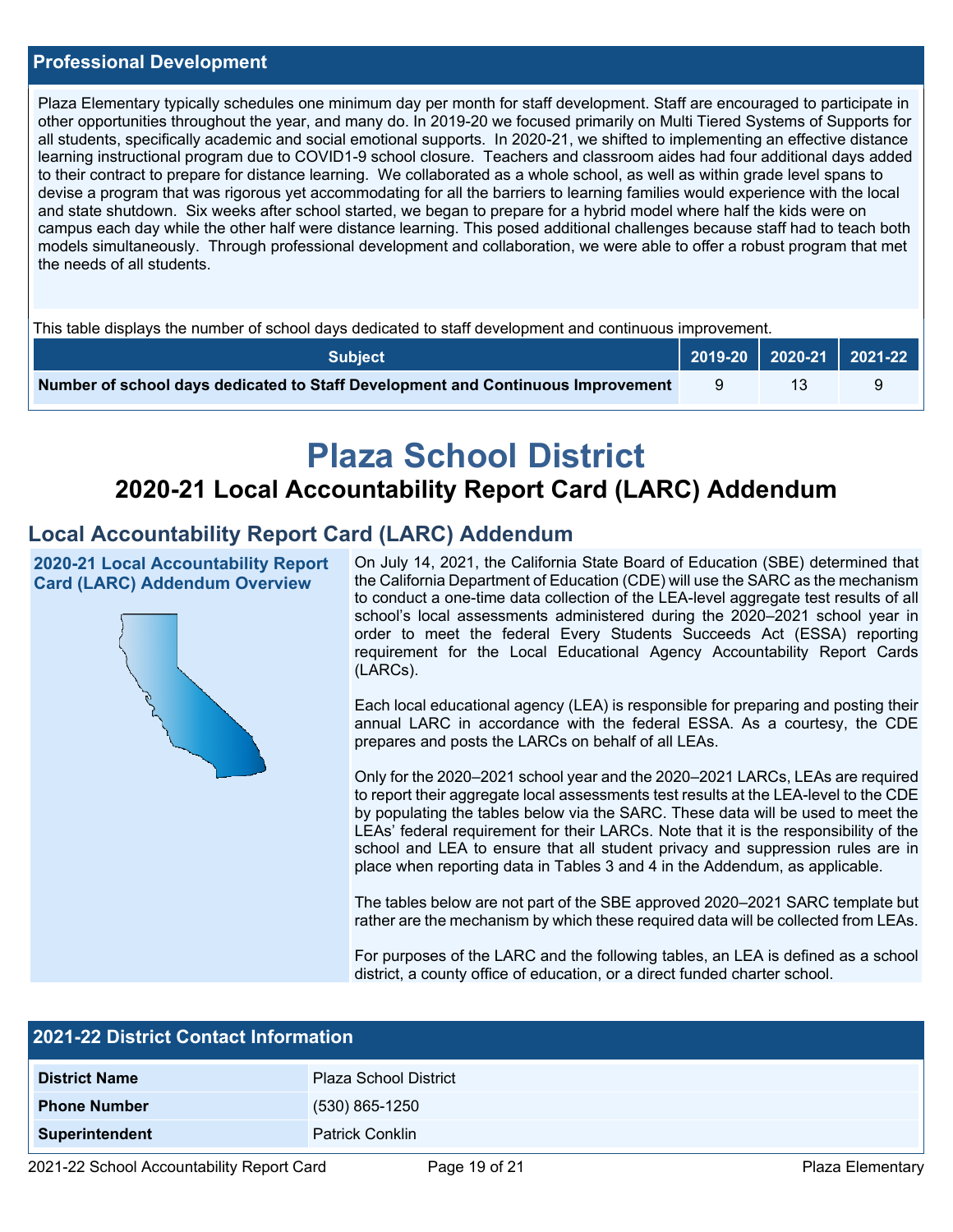**District Website Address** www.plazaschool.org

#### **2020-21 CAASPP Test Results in ELA by Student Group**

This table displays CAASPP test results in ELA by student group for students grades three through eight and grade eleven taking and completing a state-administered assessment. The CDE will populate this table for schools in cases where the school administered the CAASPP assessment. In cases where the school administered a local assessment instead of CAASPP, the CDE will populate this table with "NT" values, meaning this school did not test students using the CAASPP. See the local assessment(s) table for more information.

| <b>CAASPP</b><br><b>Student Groups</b>               | <b>CAASPP</b><br><b>Total</b><br><b>Enrollment</b> | <b>CAASPP</b><br><b>Number</b><br><b>Tested</b> | <b>CAASPP</b><br><b>Percent</b><br><b>Tested</b> | <b>CAASPP</b><br><b>Percent</b><br><b>Not Tested</b> | <b>CAASPP</b><br><b>Percent</b><br><b>Met or</b><br><b>Exceeded</b> |
|------------------------------------------------------|----------------------------------------------------|-------------------------------------------------|--------------------------------------------------|------------------------------------------------------|---------------------------------------------------------------------|
| <b>All Students</b>                                  | 123                                                | 62                                              | 50.41                                            | 49.59                                                | 59.02                                                               |
| <b>Female</b>                                        | 61                                                 | 30                                              | 49.18                                            | 50.82                                                | 68.97                                                               |
| <b>Male</b>                                          | 62                                                 | 32                                              | 51.61                                            | 48.39                                                | 50.00                                                               |
| American Indian or Alaska Native                     | --                                                 | --                                              |                                                  | --                                                   |                                                                     |
| <b>Asian</b>                                         | $\hspace{0.05cm}$ – $\hspace{0.05cm}$              | $-$                                             | $-$                                              | $\overline{\phantom{a}}$                             | --                                                                  |
| <b>Black or African American</b>                     | $\mathbf{0}$                                       | $\mathbf 0$                                     | $\Omega$                                         | $\Omega$                                             | $\mathbf{0}$                                                        |
| <b>Filipino</b>                                      | $\mathbf{0}$                                       | $\mathbf 0$                                     | $\mathbf{0}$                                     | $\mathbf{0}$                                         | 0                                                                   |
| <b>Hispanic or Latino</b>                            | 50                                                 | 29                                              | 58.00                                            | 42.00                                                | 44.83                                                               |
| <b>Native Hawaiian or Pacific Islander</b>           | $\mathbf 0$                                        | $\mathbf 0$                                     | $\mathbf 0$                                      | $\Omega$                                             | 0                                                                   |
| <b>Two or More Races</b>                             | $\hspace{0.05cm}$ – $\hspace{0.05cm}$              | $-$                                             | --                                               | --                                                   | --                                                                  |
| <b>White</b>                                         | 65                                                 | 31                                              | 47.69                                            | 52.31                                                | 70.00                                                               |
| <b>English Learners</b>                              | 11                                                 | 5                                               | 45.45                                            | 54.55                                                | $\qquad \qquad -$                                                   |
| <b>Foster Youth</b>                                  | --                                                 | $-$                                             | $\overline{a}$                                   | --                                                   | --                                                                  |
| <b>Homeless</b>                                      | --                                                 | $-$                                             | --                                               | $-$                                                  | --                                                                  |
| <b>Military</b>                                      | $\Omega$                                           | $\mathbf{0}$                                    | $\Omega$                                         | $\mathbf{0}$                                         | $\Omega$                                                            |
| <b>Socioeconomically Disadvantaged</b>               | 63                                                 | 31                                              | 49.21                                            | 50.79                                                | 46.67                                                               |
| <b>Students Receiving Migrant Education Services</b> | $\Omega$                                           | $\mathbf 0$                                     | 0                                                | $\Omega$                                             | 0                                                                   |
| <b>Students with Disabilities</b>                    |                                                    | --                                              | --                                               | --                                                   | --                                                                  |